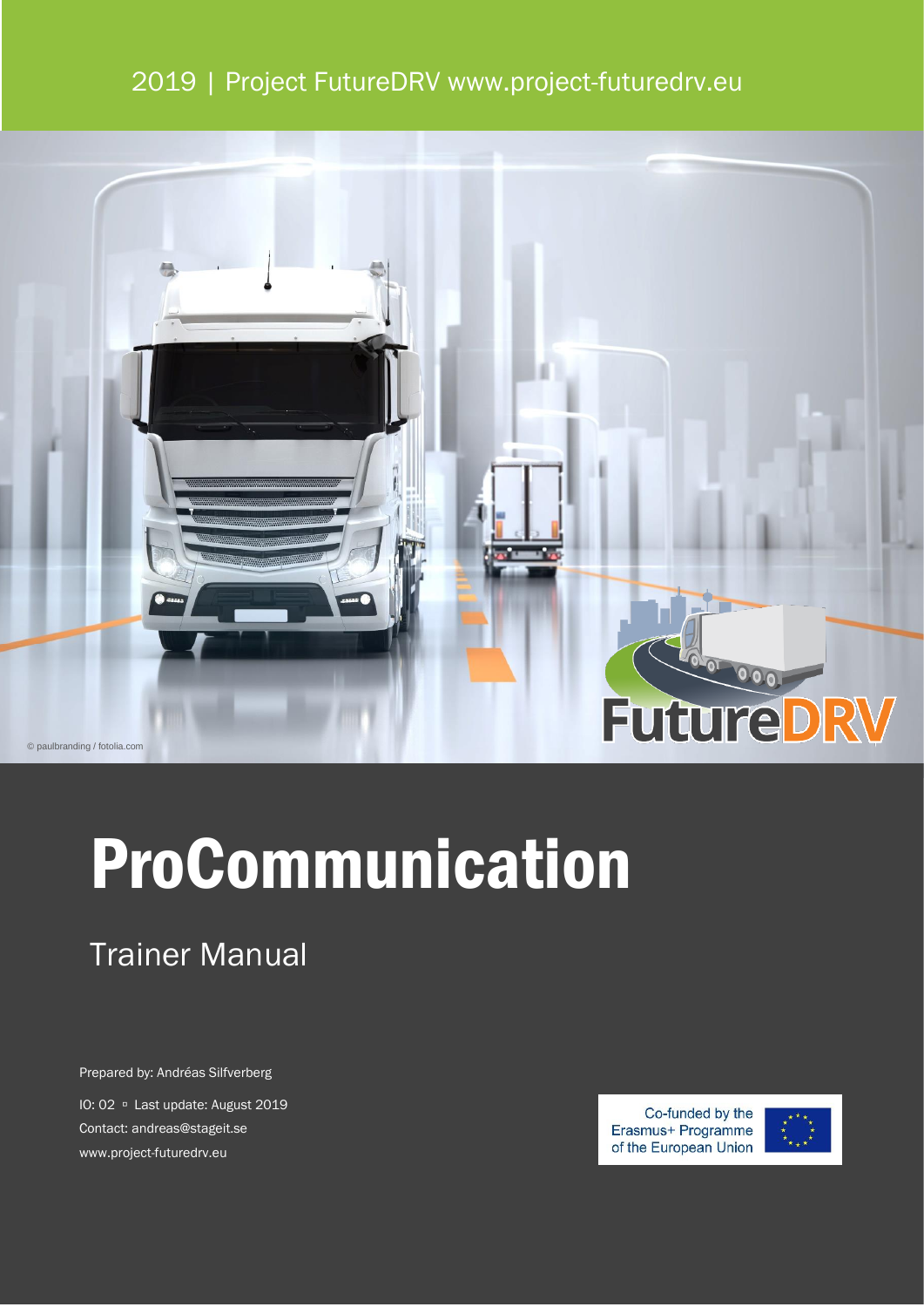**Project coordinator:** Co-funded by:



DEKRA Akademie GmbH B2 Educational Research and Business Development International Handwerkstrasse 15, 70565 Stuttgart (DE)

Project coordinator: Claudia Ball [\(claudia.ball@dekra.com\)](mailto:claudia.ball@dekra.com)



Co-funded by the Erasmus+ Programme of the European Union

ERASMUS+ KA 2/ Strategic partnerships

ERASMUS+ grant agreement no: 2016-1-DE02-KA02-003234

Project duration: September 2016 – August 2019

The European Commission support for the production of this publication does not constitute an endorsement of the contents which reflects the views only of the authors, and the Commission cannot be held responsible for any use which may be made of the information contained therein.

#### **Project partners:**



3s research laboratory Wiedner Hauptstr. 18, 1040 Vienna (AT) [www.3s.co.at](http://www.3s.co.at/)

Contact: Sabine Schwenk (schwenk@3s.co.at)



**DEKRA** 

**DEKRA** 

**Transformotion** Unit 11 Shaw Barn, Whitesmith, Lewes, East Sussex, BN8 6JD [www.transformoation.co.uk](http://www.transformoation.co.uk/) Contact: James Tillyer (enquiries@transformotion.co.uk)



#### AFT

Avenue de Villiers 46,

#### 75017 Paris (FR) [www.aft-dev.com](http://www.aft-dev.com/) Contact: Moncef Semichi

(moncef.semichi@aft-dev.com)

# **stageit**

**StageIT** 

Korsgatan 10, 2 tr, 41116 Goteburg (SE) [www.stageit.se](http://www.stageit.se/) Contact: Andreas Silfverberg (Contact: [andreas@stageit.se\)](mailto:andreas@stageit.se)

Associated partners:



FutureDRV: 1/29

*Trainer Manual ProCOMM*



Erasmus+ Programme of the European Union DEKRA Akademie Kft. Vermező ut 4., Budapest [www.dekra-akademie.hu](http://www.dekra-akademie.hu/) Contact: Zoltan Toth

(zoltan.toth@dekra.com)

DEKRA SE Service Division Training Handwerkstr. 15, 70565 Stuttgart [www.dekra.com](http://www.dekra.com/) Contact: Claudia Ball [\(claudia.ball@dekra.com\)](mailto:claudia.ball@dekra.com)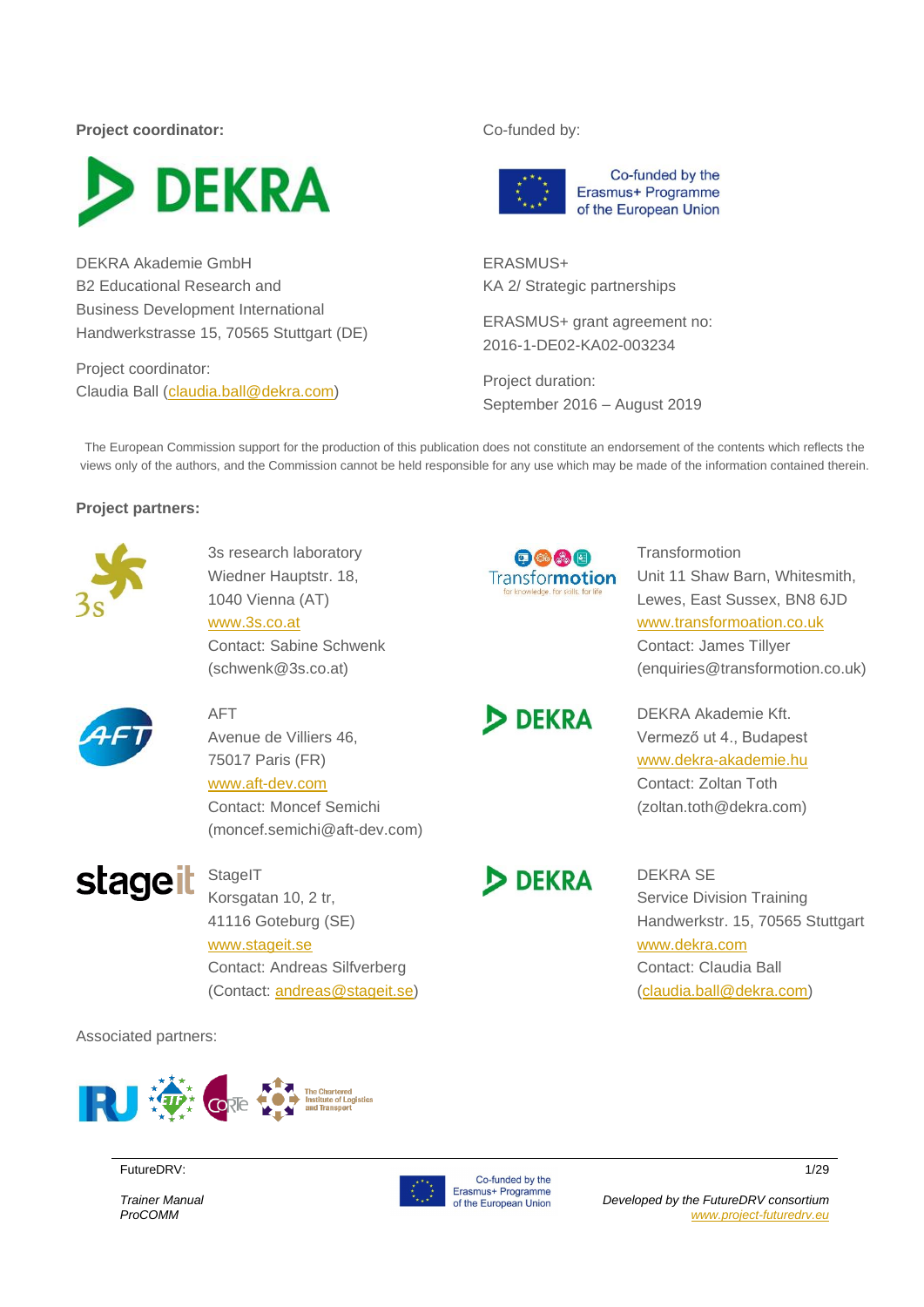This document is a summary of how the Professional Driver Communication (ProComm) eLearning can be used in driver training, with technical information, detailed description of content and the correct answers. This Truck Driver Training Pilot has been produced as a part of the project FutureDRV, funded by the Erasmus+ programme of the European Union. Read more about the project: www.project-futuredrv.eu

## How to use the application in training

The ProComm eLearning can be used individually by drivers to assess their communicative skills. A clear communication is crucial in the professional driver job role. This test is designed so that drivers can test and reflect upon their communication towards management, colleagues, customers and other road users. This test also gives some advice on the subject.

This training does not provide a full training in these subjects but highlights the importance of this competence. The course takes about 60 minutes to complete. There are 4 different language versions: English, German, French and Hungarian.

In this eLearning you'll discuss the following areas:

- How to be an ambassador for your company
- Communicate efficiently and professionally
- How to give and receive feedback
- How to handle and solve conflicts

The course has a narrative story, which encourages completion of all 5 levels/days. The course can also be used in classroom, where the teacher shows an example and the group jointly discusses the issue and agrees on an answer. A driver can compete against his colleagues with help of a high score list.

The pilot can be used in several different ways, or in combinations:

- **In classroom:** ProComm can be used as a tool to start a dialogue with the class. The instructor can choose a suitable scenario and ask the class to help out in solving it. They can also be used as a motivating competition to finish a training session in a fun and memorable way.
- In group: It's also possible to divide the class in several smaller groups and make them compete against each other to increase interest and motivation. First group to finish a challenge can present their strategy for the whole class.

FutureDRV: 2/29

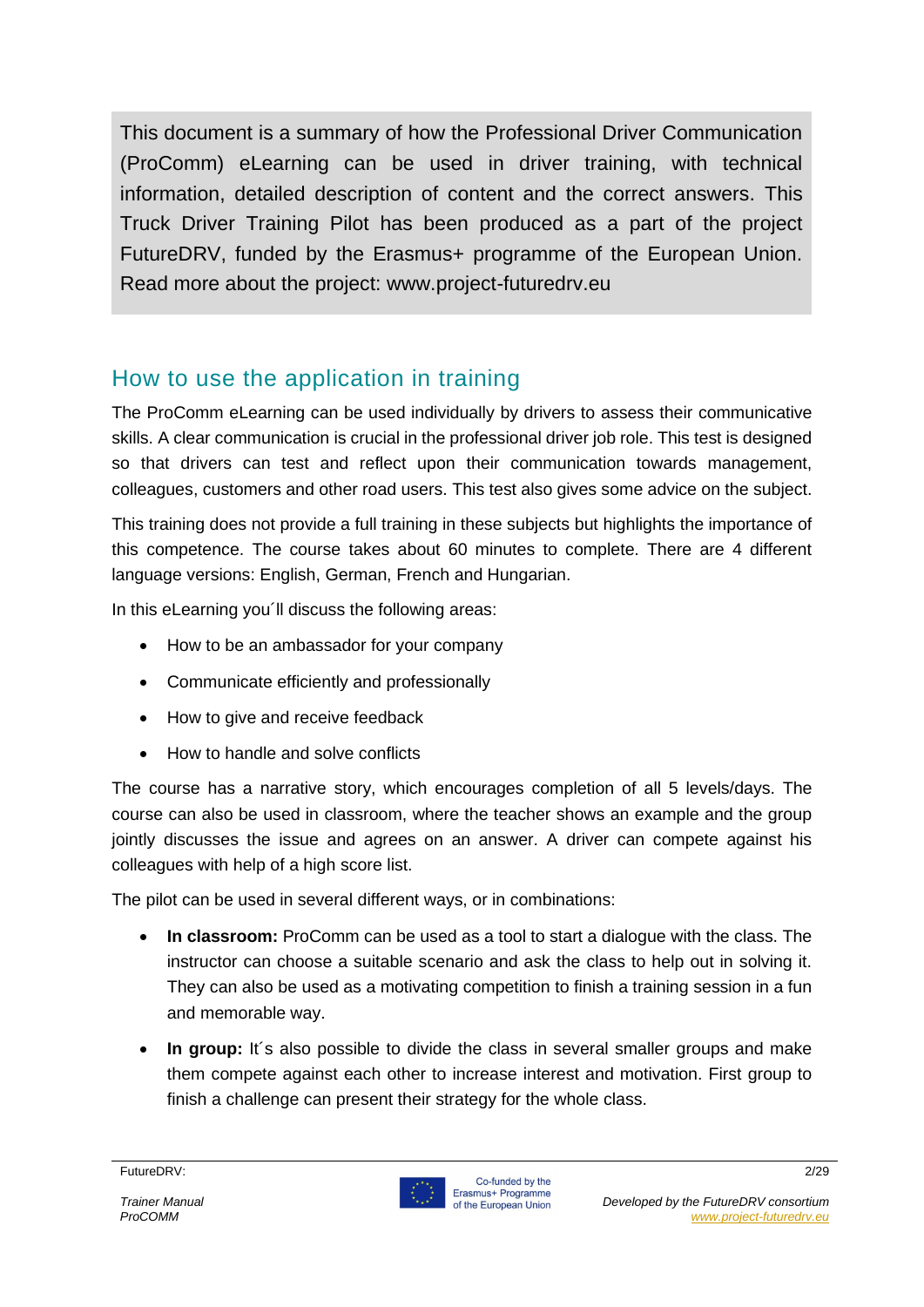• **Using the app individually** would probably work in classroom session when used as a Post test at the end of the lesson.

Of course, this training can be **used individually** before training (to prepare before class) or downloaded after training, as a repetition. Why not compete against colleagues?

## How to play

You will face a number of questions where you can choose one of three answers. If you answer correctly, you will get 100 points. If your answer is wrong, you´ll have to start over that same level again. If your answer is "somewhere between" right or wrong, - you´ll get 50 points.

If you manage to answer all questions in a level correctly, you´ll get an extra bonus. If you manage to answer all five levels correct, you´ll get a final extra bonus.

After the game your name will show up on the high score list!

As a training instructor you should go through the levels and learn how to solve the challenges before training session. Correct answers for the challenges are presented in the manuscript like this:

- A. The first answer is always correct, (worth 100 points)
- B. The second answer is not right, but "OK" (worth 50 points)
- C. The third answer is incorrect = "Game over" (Worth 0 points)

(Note: The answers are presented in random order when playing the game)

## Content manuscript with correct answers

#### **Day 1: You Are an Ambassador**

#### **Game intro:**

You are a professional driver – you really know how to handle that truck!

But working as a professional truck driver also means that you have to handle customers, colleagues and management in a positive way. And for that, you need to be aware of different ways to communicate, and how to do it in the best possible way.

Communication is key to your role as a professional truck driver. Through communication, you manage all the daily challenges – both large and small – that come with your profession.

Now, you are applying for a job and the company suggest you do a "test week". Over the next five days you will do your best, and you will be scored based on how you choose to communicate.

Now's your chance to show you're a pro!

FutureDRV: 3/29

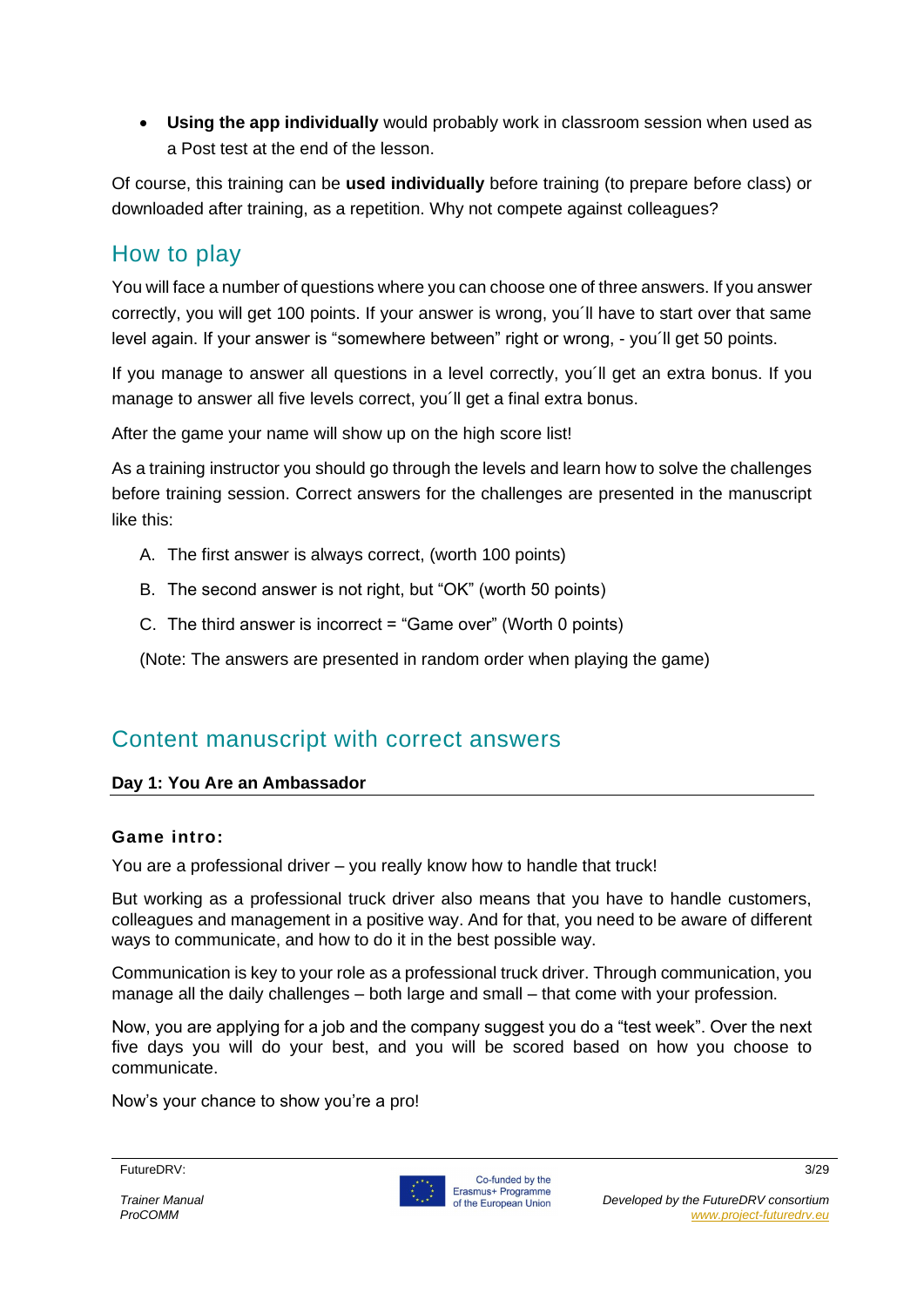#### **Introduction level 1**

The focus of your first day is on behaviour and communication with colleagues, customers and other road users. Out on the road, you represent your company and a huge community of professional drivers. Acting as an ambassador is important – even at times when you think nobody is around to see you.

In this chapter, you will learn:

- Why your behaviour and the way you communicate is important from an ambassador perspective and how it affects the perception of your company brand and the truck driver community
- How to be aware of what you are communicating and how to act as an ambassador
- The road hero-aspect and how to act to be thought of as a professional driver
- What information you need to possess in order to communicate professionally and effectively

#### **(1\_1A) A Bad Start**

It is morning and you enter the office. The boss tells you that you are going to "Grumpy", the well-known customer who always complains.

- Our old "friend" Grumpy Graham has called three times already! He's definitely our worst customer and as always, he's complaining about a delivery yesterday. You are the first one here today, so I guess you are the lucky one to deal with him… (Boss smiles and hands you the information)

- A. OK, I 'll do it. A customer is a customer I'll just show him that we do a good job at this company!
- B. Ah, I understand… It's a test right, putting me on the worst customers? Well, I'll just treat him the same way I treat all the customers and hope he doesn't get too upset with this delivery!
- C. Aha, I see, one of those guys... Some customers just can't stop complaining! OK, let's see what he'll come up with this time!

#### **Coach Feedback**

- A. It's great that you did not follow your boss' example. Every customer is valuable, and even if some of them can be grumpy, negativity is not the right approach and should be avoided.
- B. It's good that you really try to make all customers happy! However, talking about a customer in a poor way will spread the bad reputation and promote negativity.
- C. Don't follow your boss' bad example! There is no need to talk negatively about customers. At the end of the day they all contribute to your salary, so they deserve respect.

#### **(1\_1B) Outcome**

#### FutureDRV: 4/29

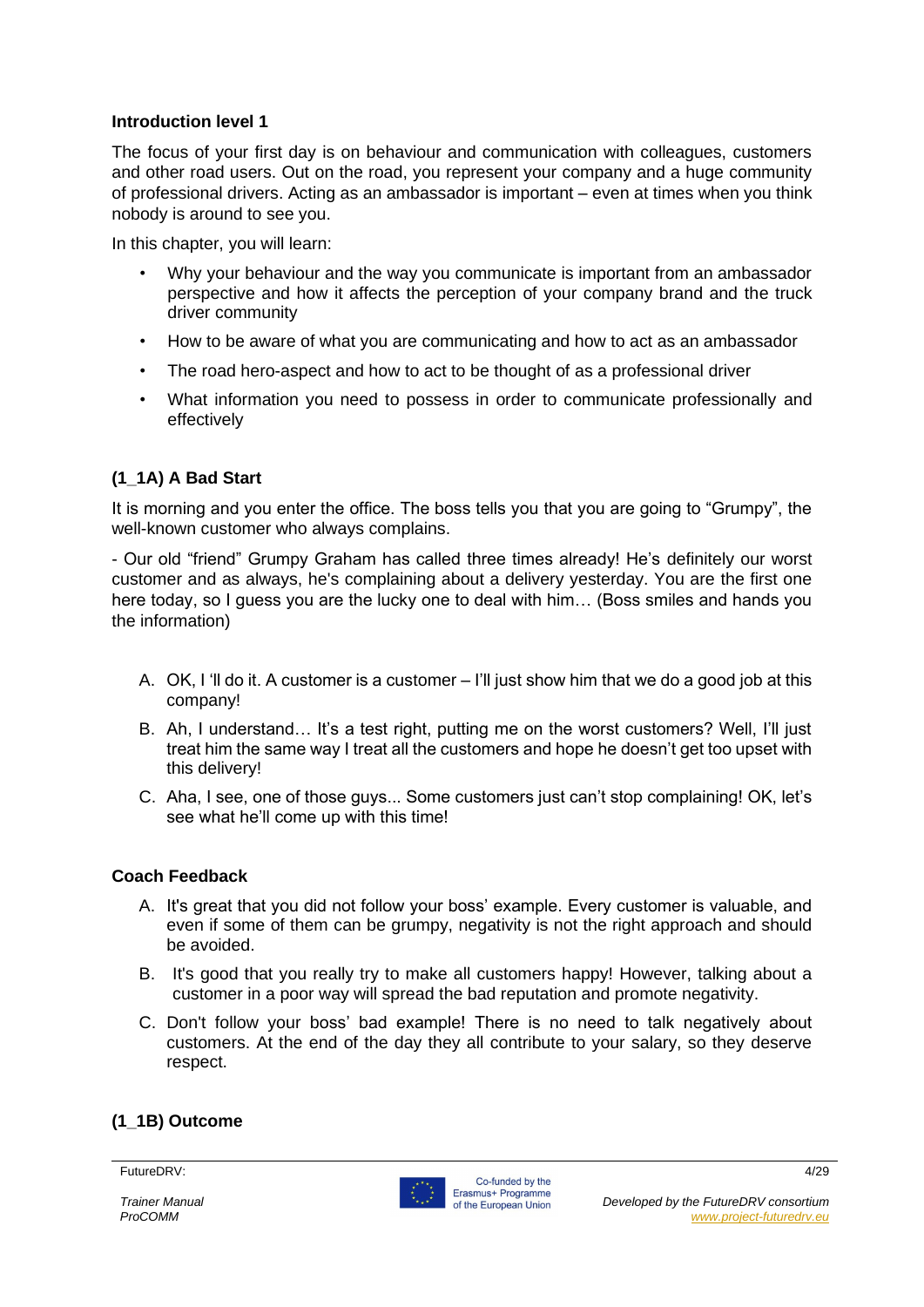Uhm, well, you're right to be positive. Even when going to the worst customers, it doesn't hurt trying to be nice. It's good that you don't listen too much to your old grumpy boss… Now, off you go – let me know how it went!

#### (1\_2A) Road Maniac

Out on the road the traffic is hectic, and you focus on the driving. You have plenty of time to get to...

– HEY! That car cut me off! That was a really close one! That guy is downright dangerous on the road! Did he even see me? He needs to wake up!

- A. No, never mind, everyone can make a mistake sometimes.
- B. Sigh! He looked quite old. Why are old drivers so bad at driving? Well, I'll just let it go this time.
- C. I'll honk the horn to really show him that he made a mistake. He needs to learn how to behave!

D.

#### **Coach Feedback**

- A. It's good that you are patient with fellow road users even bad drivers. Honking the horn could upset others and give your company a bad reputation.
- B. It's good that you kept your thoughts to yourself. But remember that negative thoughts may impact your way of interacting with people in the future.
- C. Honking the horn in this situation is really not necessary. It can be seen as aggressive and may upset people. With your company name on the trailer, that's not what you or your boss wants!

#### **(1\_2B) Outcome**

Nothing really upsets you in traffic. You stay calm, continue your drive and arrive at your destination, safe and on time!

#### **(1\_3A) Meeting New Customers**

When leaving the cargo at the customer, "Grumpy" Graham himself comes up to you and thank you for the delivery.

-Hi there! I'm Graham. You must be the new driver – I notice you're good at keeping time! The others are always late, and not very cooperative either!

- A. Thanks! I'm sorry to hear about my colleagues though. I'll talk to the company about your experience. All of us should be on time and service minded!
- B. Hello Graham! Yeah, I'm new. Thanks for your positive feedback. See you next week – I'll be here on time!
- C. Thanks Graham! I know we are all asked to drive carefully with your goods. Maybe they are just a little tired in the morning. I should know, I was the first to arrive today.

FutureDRV: 5/29

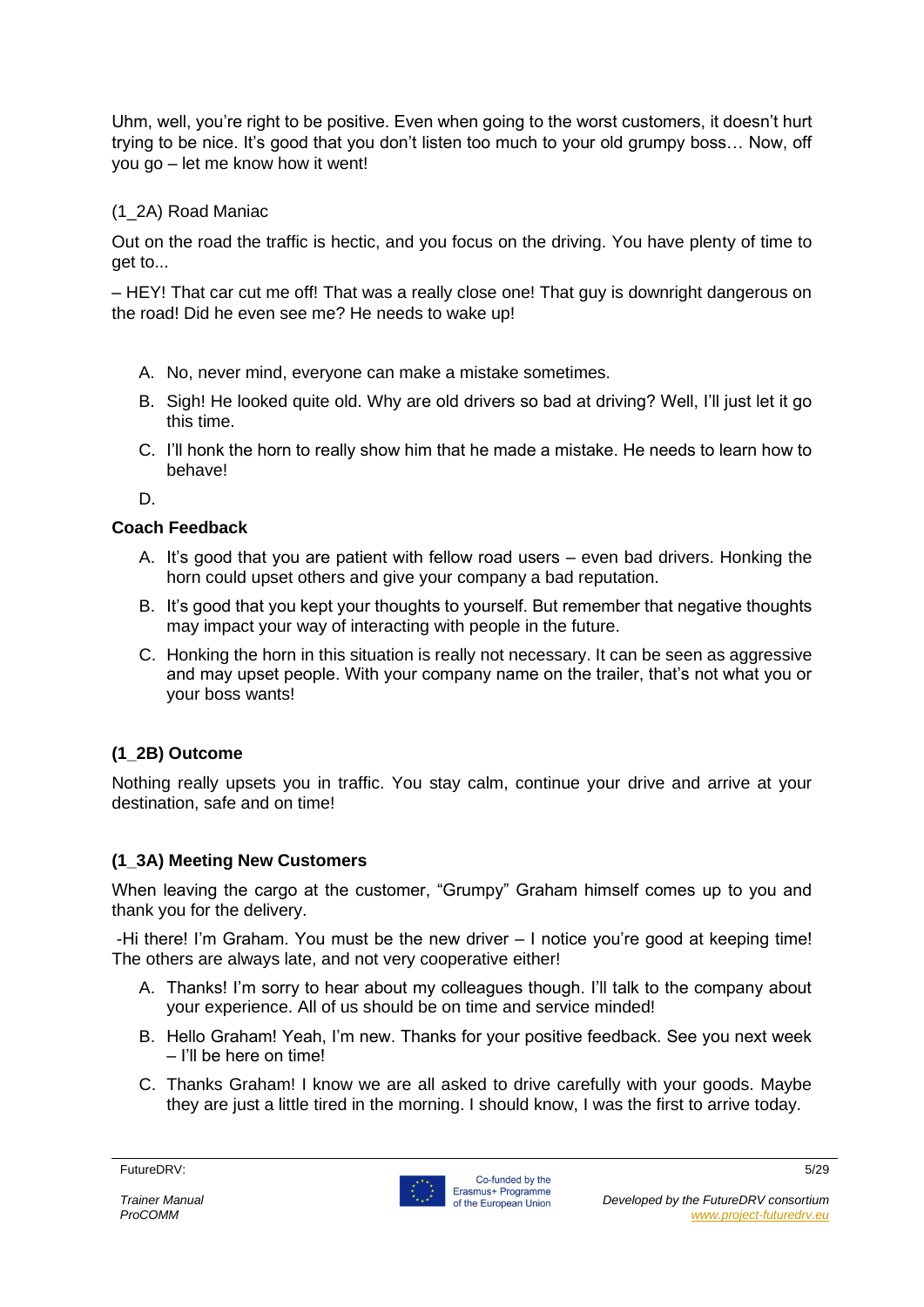#### **Coach Feedback:**

- A. Great answer! You show that you listen to the customer and take action over his issues, instead of trying to explain someone else's bad behaviour.
- B. It's good that Graham likes you. But, ignoring his comment about the other drivers tells him that you don't care about his problem. Address it instead!
- C. That's too bad. You just missed a great opportunity to use the information Graham provides and improve his view on the company and its services. Furthermore, talking bad about your colleagues probably enhances his already negative opinion

#### **(1\_3B) Outcome:**

Graham was actually a very nice guy! I'll make sure to discuss his issues with my boss when I get back.

#### **(1\_4A) Police Inspection**

On your way to today's second customer, a police officer stops you for a check-up at a traffic control. You inspected the cargo when leaving and you found it was OK, but the officer explains harshly that you don't have enough load security lashings

- A. Sorry officer, I was in a hurry and may have miscalculated the lashing straps. Thanks for noticing. I'll check it at once!
- B. Sorry officer, but I'm driving this truck every day and I don't think there's need for more lashing. But I guess I can do it – just to do it "by the book".
- C. Sorry officer, I was told the cargo had been secured sufficiently. It was a mistake to trust my colleague, but I'll fix it right now. Thanks for noticing!

#### **Coach Feedback:**

- A. Great! You cooperate and show respect by thanking the police officer. Even if the police officer had it wrong, you are doing the right thing by letting it go.
- B. Well, it is good that you agree to check again. But you clearly show that you don't respect the policeman's opinion by arguing. That is bad for your company, and if you get a fine you'll probably have to pay it yourself.
- C. That's really not ok. Never blame someone else for your own shortcomings. After all, the law says that the driver of the vehicle is responsible for securing the cargo correctly.

#### **(1\_4B) Outcome:**

- Well, I understand, these things can happen. Just make sure to secure the load sufficiently now, and you can continue your journey. Have a good day!

#### **(1\_5A) Looking for a Job**

While you are filling up your truck, another driver starts talking to you.

FutureDRV: 6/29

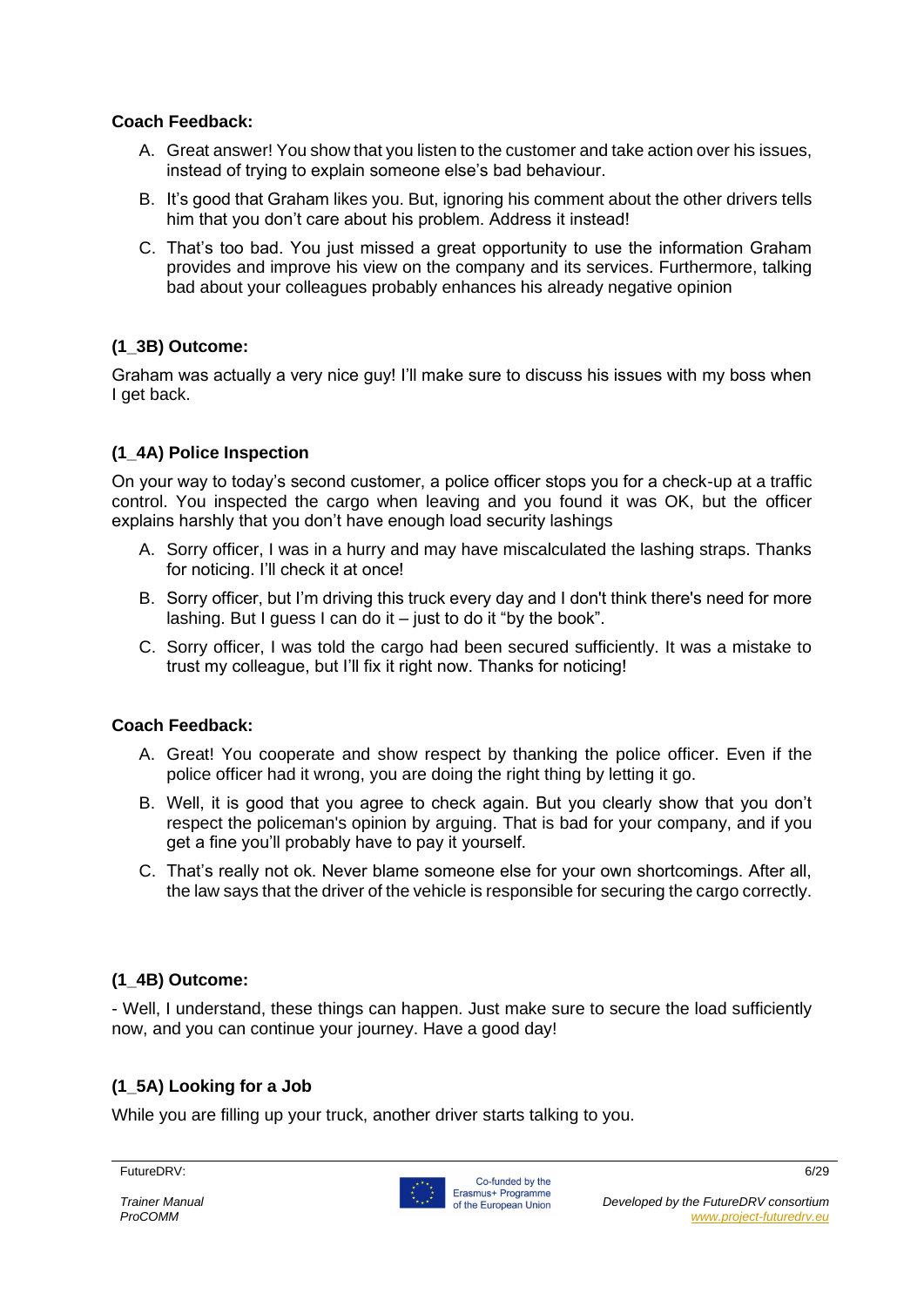– Hi! Can I ask you something? I see that you work for Trucker Pro Inc. Well, you see, I'm looking for a new job. Do you know whom to call if I want to apply?

- A. Oh, a professional driver? Well, we always look for good drivers. You can call Gary at the office; I'll get you his number. Also let me take yours, and I can ask someone to call you… I hope I see you again soon then!
- B. So you´re a professional driver? Well I know we need more drivers. You could probably call the office and ask for Gary. Good luck with the job searching!
- C. So you´re a professional driver? I´m just a trainee. I'm new myself so I wouldn't know… But hey, call and ask! Good luck!

#### **Coach Feedback:**

- A. Great answer! You took the opportunity to show management that you're helping out by finding professional drivers! Make sure to follow-up – this fellow driver could actually be your new colleague soon.
- B. There is one problem. How do you know this driver will call? Not offering more help might even send the signal that your company isn't recruiting drivers at the moment. Maybe you're missing the chance to get a great new colleague and to help your employer!
- C. You really turned down your company now. That fellow driver could have been your next colleague. Never miss an opportunity to be friendly among other drivers and spread goodwill for your company.

#### **(1\_5B) Outcome**

- Great, thanks! We'll see then, maybe we meet again soon!

You start walking to the restaurant and the driver smiles at you.

- Hey, are you having lunch here? Take my advice: Stay away from the burgers…

#### **(1\_6A) Social Media**

You step inside the restaurant to meet your colleague for lunch. When you start eating, she brings out her phone:

- I took this hilarious photo at the party last Friday. Look, it's the boss. Can you believe how drunk he looks! It's so funny – let's post it on Instagram!

You glance down at the photo and start laughing – it's really a silly picture.

- A. Ha ha, yeah, it's really a funny photo, and I guess the boss would laugh at it. But posting it online? Maybe that reflects negatively on the company?
- B. Well, I don't think we should post it. Our customers might like a good laugh, but the boss may not understand of our joke…
- C. Sure, let's show that our company has a sense of humour. This could even give some publicity!

#### **Coach Feedback:**

FutureDRV: 7/29

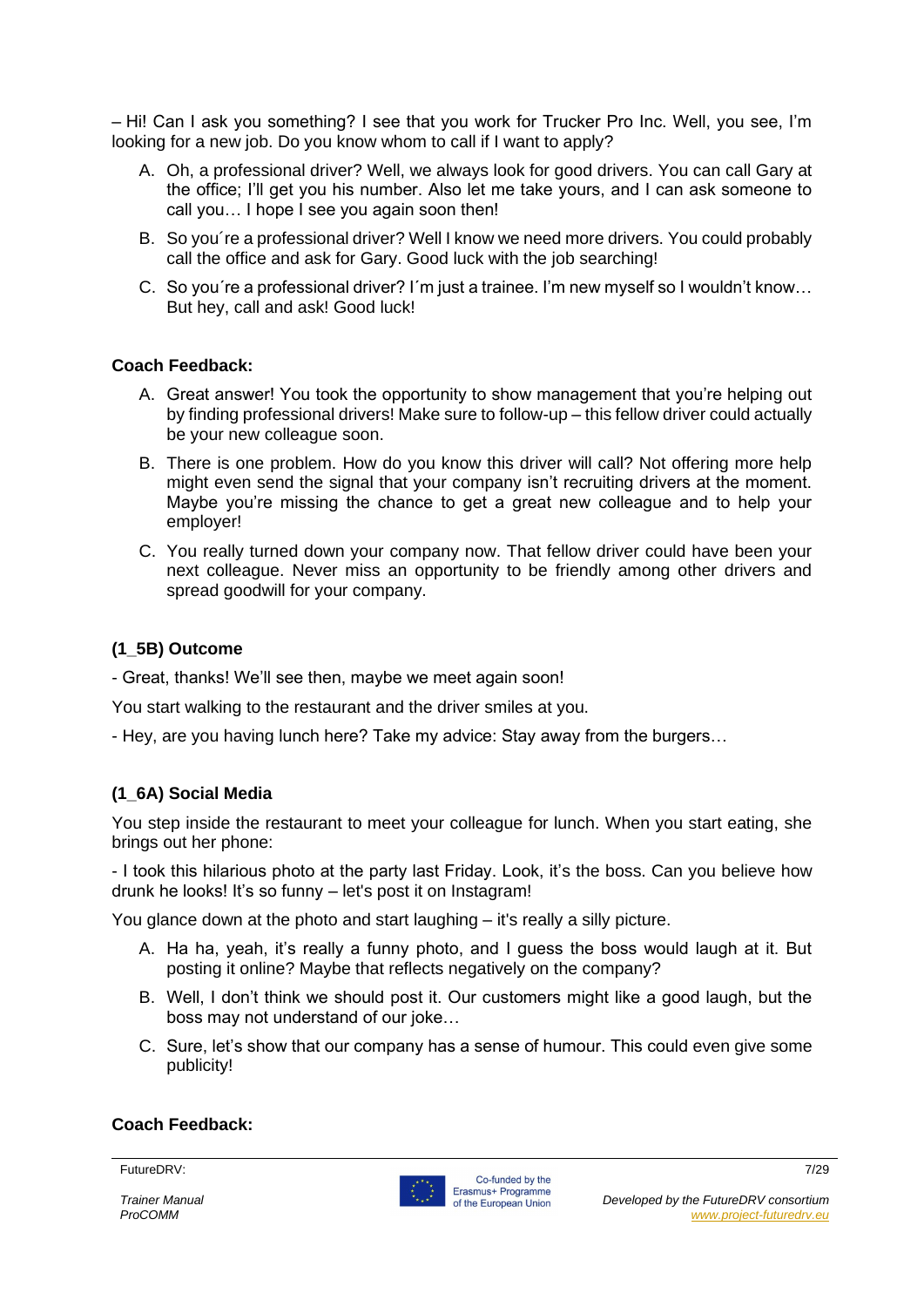- A. Great answer! It's not relevant whether the boss likes the photo or not. A picture like this does not reflect professionalism. It could even make the customers think less of your company. Always think about what's best for the company!
- B. Good choice not to post! But the boss is not the real reason for not publishing stuff on social media. A photo that doesn't reflect professionalism could make the customers think less of your company. You have to put your company's interest first.
- C. No, don't do that! You should never publish things that can reflect negatively on your company. Not even if it's funny! Social media can be dangerously effective and a bad reputation is difficult to wash away.

#### **(1\_6B): Outcome**

- Ah, yeah, you're right I guess. I better ask the boss before posting. Maybe the marketing guys can do something fun with it!

You colleague climbs into her truck and turns the ignition.

- You need to hurry now; your next delivery is waiting! Drive safely!

#### **(1\_7A) Handling Problems**

When you arrive at a delivery, you notice that the pallet protection cover is broken. You tell the customer who is not impressed, to say the least.

- I can't believe this! Again! Honestly, how often does this happen?
	- A. Well, I don't know, but it is not supposed to happen at all! I'm reporting every incident to my manager; let me check what we can do. I can help you go through the cargo and sign a damage report if needed.
	- B. Just relax! It's most probably just damage on the cover! Check that everything is OK. If it isn't. I can sign a damage report for you.
	- C. Well I don't know really I'm just the driver. You can call our customer support; they will help you.

#### **Coach Feedback:**

- A. Good answer! You focus on problem solving instead of discussing damaged covers. The customer will appreciate your help and associate your company with good service and helpful drivers.
- B. Well, you're trying to comfort the customer, but at the same time you're confirming a delivery problem. With your relaxed attitude, you will also leave the customer with the impression that this delivery is not really that important to you.
- C. No, you're wrong there. As a professional driver, you need to be professional and take responsibility all the time. You are not "just a driver", you represent your company and should act accordingly.

#### **(1\_7B) Outcome**

#### FutureDRV: 8/29

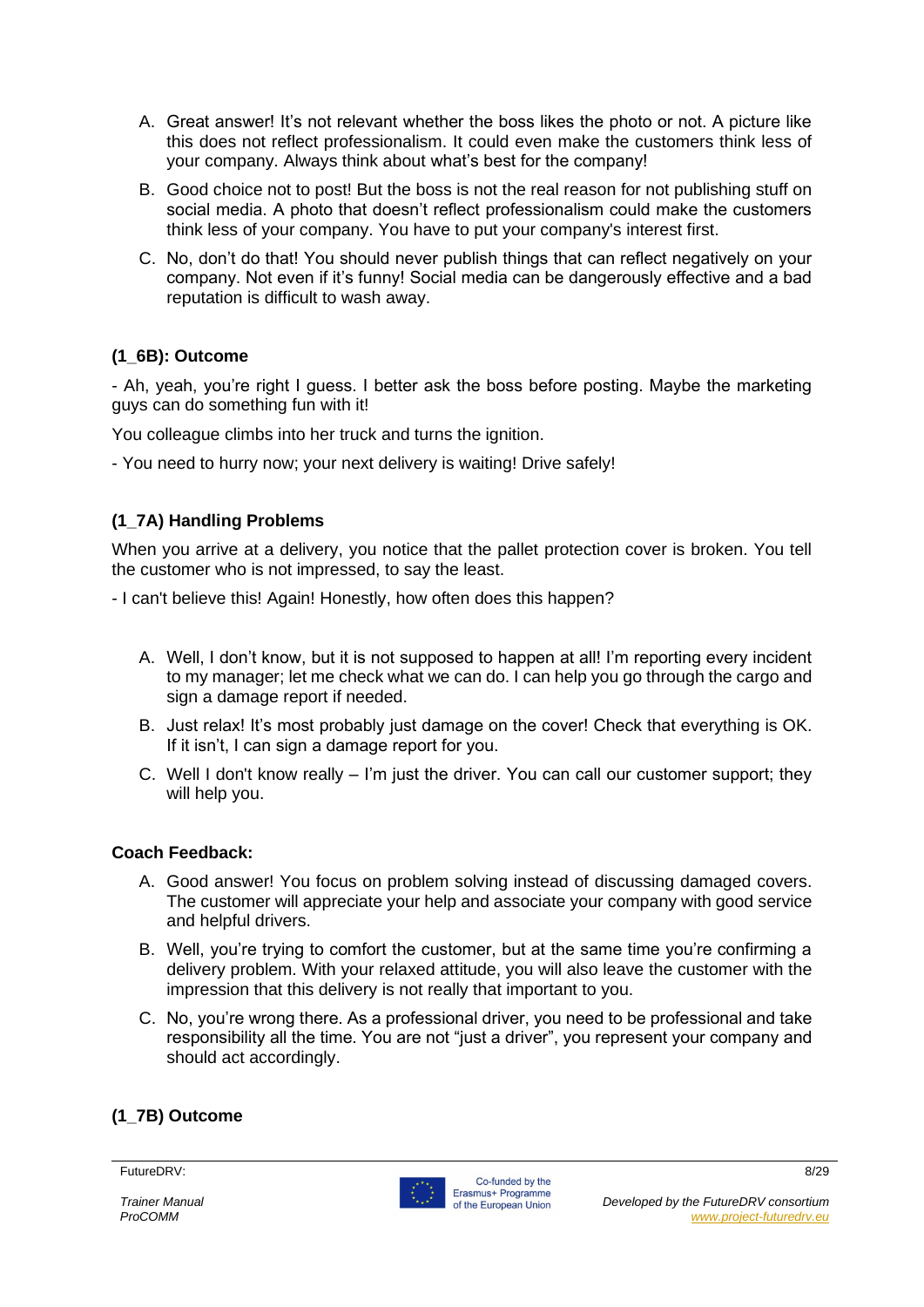OK, well, I guess we have been very unfortunate then. It has happened three times this month, and we don't want any damages at all! It's nice of you to check if there is a way to minimize handling error. OK. Have a good day. Drive safe!

#### **Day 1 - Outro**

#### **Day 1: Conclusions**

A haulage contractor with a good reputation attracts competent employees and the right customers. And it's not only the logo on your trailer that paints the picture.

#### It's in your hands

You and your colleagues are important in building and preserving the company's image. How you choose to interact and communicate with others immediately affects the company's reputation, its customer relations, and in the end its profit.

#### Be a Road Hero

As a professional driver, you are among the most experienced road users. People on the road look up to you. You know the regulations, you understand the importance of safety, and you predict the traffic better than other drivers.

If a less capable driver makes a mistake, you show patience. If someone creates a difficult situation, you adapt. If an accident happens, you stop and help out.

Professional drivers are true Road Heroes.

**TIP: Answer the following questions**

- What signals do I want to send out to others?
- How are my actions, my words and my attitude perceived by others?
- What does my company brand represent? What do we stand for?
- What experience do I want to give our customers?
- When am I representing my company, and when am I not?
- How can I make sure not to let personal feelings show, for example when someone makes a mistake that has an impact on me on the company?

#### **Information you need to possess to be an ambassador**

To be able to do your job in a professional way, there are some things you need to know. If you don't possess the information listed below, it's up to you to ask managers to provide it.

- Laws and regulations in countries or regions where you operate
- Risks and safety aspects of your role
- The company's regulations, policies, and customer agreements

#### FutureDRV: 9/29

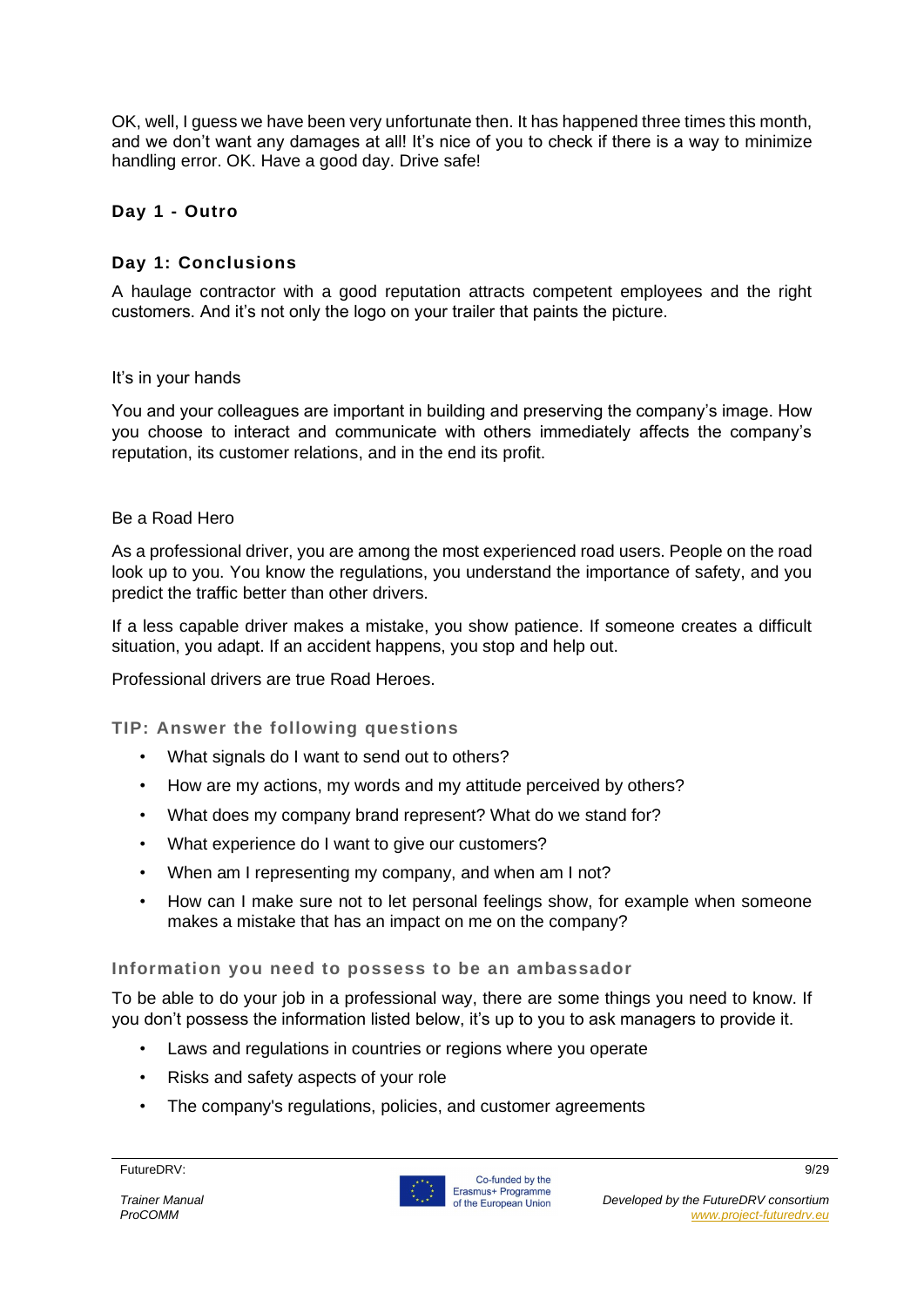- Boundaries when acting in the company name
- Your role definition: What is expected from you, and what is not?

#### **Day 2: Solution Oriented Communication**

#### **Introduction level 2:**

Professional and effective communication is essential in your work. Not only when you interact with customers, but also internally in the company. Clear communication is key when it comes to knowing what is expected from you. It is also an important tool when facing and solving your daily challenges.

In this chapter, you will learn:

- What it means to be solution oriented when it comes to communication
- Why solution oriented communication is beneficial to your professional role
- What knowledge and information you need to possess in order to be solution-oriented
- Tips and tricks regarding solution oriented communication

#### **(2\_1A) Handling a Difficult Colleague**

It's your second day at work and you're eager to get going. You are supposed to take over from Stephen who drove the night shift. As he says hello and gives you the keys, you realize the cab is a mess – and it will take some time to clean up!

- Hi, you're the new driver? Nice to meet you! Oh yeah, I forgot… I had a hectic night and didn't have time to clean up. Can you do that for me later?

- A. Oh no I'm afraid I won't have the time today. But I'm starting with the safety check now – maybe you can help me and clean the cab while I do the check?
- B. Ah, I'm sorry… I don't have time I have a safety check to do you know. You have to come up with another plan.
- C. Well, no. You'll have to clean up your own mess. I'll be late but I can wait…

#### **Coach Feedback:**

- A. Now that's a great way to handle the problem. You act friendly and at the same time you come up with a solution that suits both parts.
- B. OK, it's good that you come across as nice and ask your colleague for an alternate solution. However, wouldn't it be better if you came up with a suggestion to actually solve the problem?
- C. This is not a good start. Not only are you unwilling to help your new colleague, you will start your day already late. Help Stephen to find a solution instead!

#### **(2\_1B) Outcome**

- OK, you got me… You may be new here, but you know what you're doing. I'll clean up the cab while you do the safety check.

FutureDRV: 10/29

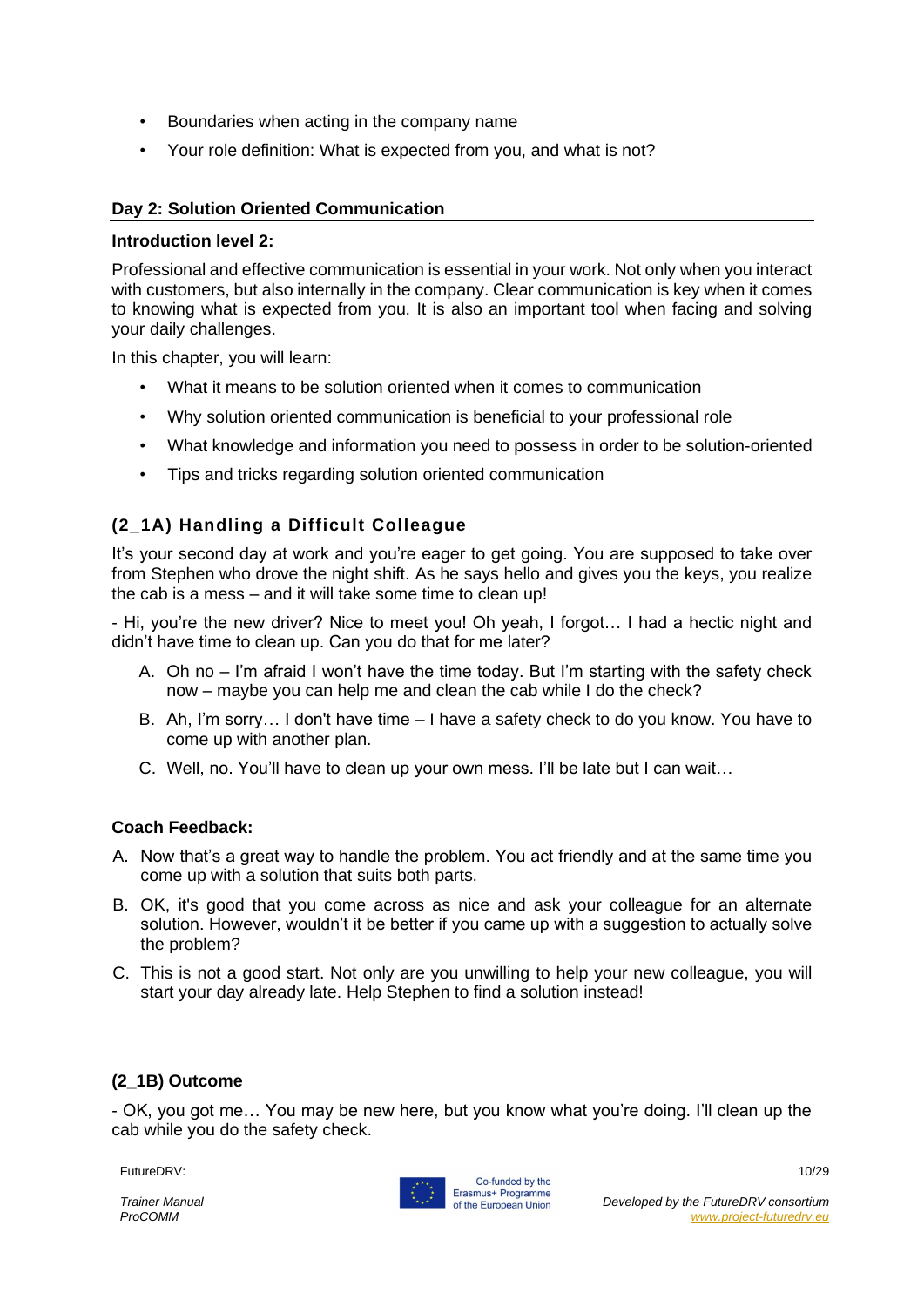#### **(2\_2A) Saying No to Management**

When checking the trailer, you notice that the load is not properly secured. You realise that something needs to be done before you can leave. At the same time, the dispatcher comes up to you.

- Hey, why are you still here? You need to hurry; the client is waiting!

- A. I can't go just yet, there is a shortage of cargo lashing straps. I'll secure it I need to get some more lashes though. Meanwhile, could you maybe find someone to help me? I'll be out of here as soon as we're ready!
- B. I can't go just yet, there is a shortage of cargo lashing straps. Just give me some more lashes and some time and I'll make it safe. Please tell the customer I'll be a bit late, will you?
- C. Sorry, I can't go. The cargo is not properly lashed! Who did this? Let them fix it!

#### **Coach Feedback:**

- A. That's great! You provided a solution to the problem. By asking for extra resources while starting on your own you don't leave the customer waiting longer than necessary.
- B. Good! You step up and solve the problem without complaining. It's no use blaming someone else for making a mistake. However, working alone takes time and now the customer will have to wait for you.
- C. Whoa! Yes, a mistake was made when securing the load. But putting the blame on someone else won't solve the problem. Why don't you try to be a part of the solution instead?

#### **(2\_2B) Outcome**

The dispatcher takes a look at the lashes and nods.

- Yeah, you're right. Good thing that you noticed! I'll get some guys to help you out real fast and let the customer know that we had a mishap here.

#### **(2\_3A) Temporarily Closed Road**

The road ahead is temporarily closed. A man with a stop sign keeps you waiting and doesn't let you pass. After several minutes, you roll down your window and ask:

- What are we waiting for? What's the reason for this?

It turns out there is maintenance work ahead and the road is closed for at least 45 more minutes.

- A. Ok, I see! Thanks for the information. I'll try another route!
- B. Oh, my! 45 Minutes? How is it even possible to close the road for that long? Can't you see I'll be late? Please, just let me pass. I'll be quick!
- C. Wow. 45 minutes!? Why didn't you tell me when I got here? I've been waiting for ages already! What a waste of my time!

FutureDRV: 11/29

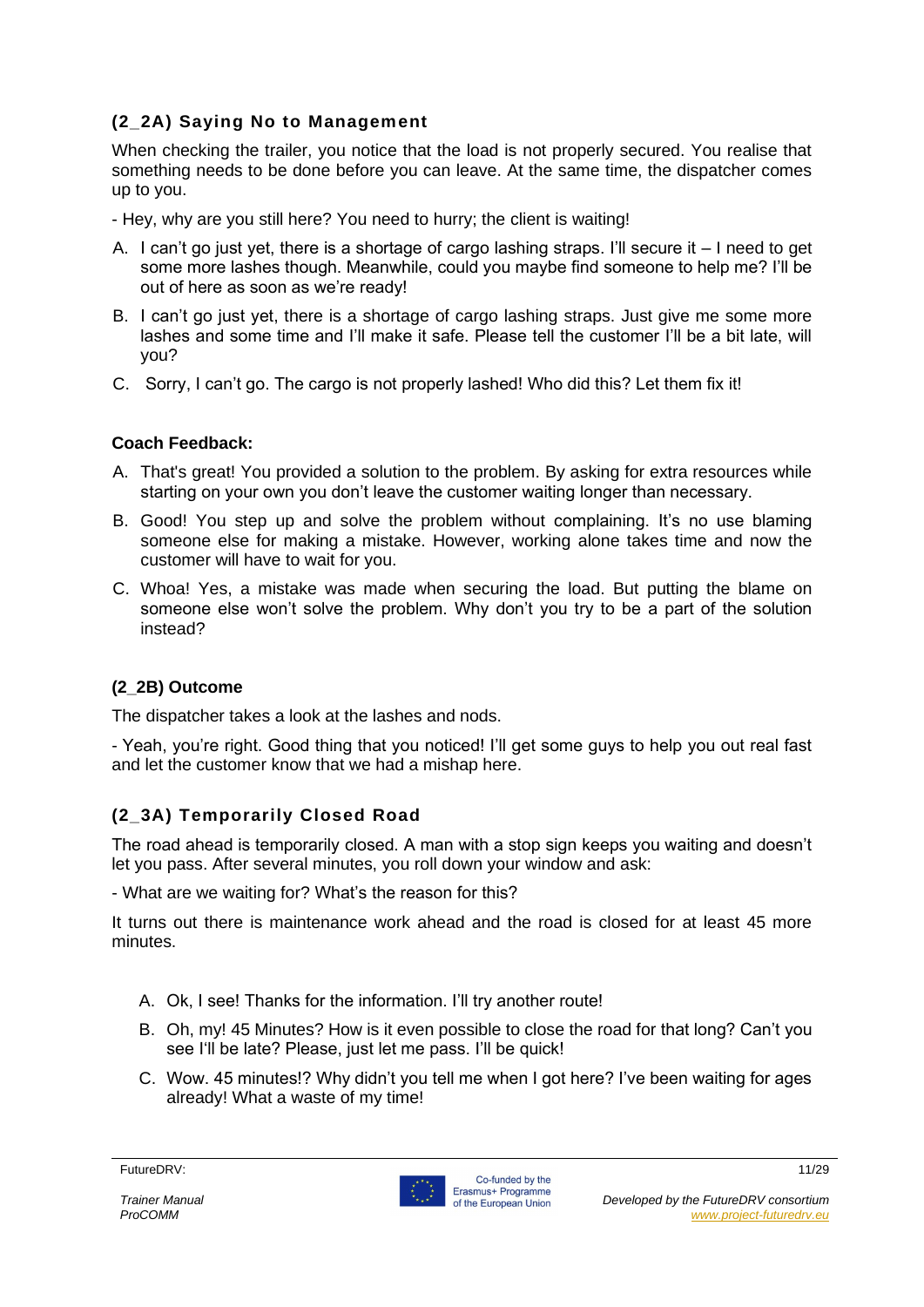#### **Feedback**

- A. Great answer! Thanking the workman and not questioning the information shows that you respect him. Furthermore, you quickly think of a solution and a way forward instead of wasting time on the problem.
- B. Ok good. You ask if it is possible to pass, that could be a solution. However, you question the workman's information. That is not only disrespectful but also a waste of time. Xx your energy for more constructive matters.
- C. No, this is not a good way to handle the situation. You focus only on the problem and do not even try to find a solution. That won't get you out of the situation any time soon. Besides, you don't show respect to the workman's job and situation.

#### **(2\_3B) Outcome**

You manage to safely turn the truck around and eventually find a small road that takes you past the roadwork. Glancing at your watch, you realize that you probably xxd half an hour.

#### **(2\_4A) Solve the Problem**

Finally you're back at the company's premises. The dispatcher waves you in and wants to give you one last tour for the day. Unfortunately, you don't have enough driving time left.

- A. Well, I want to help out, but I'm afraid my driving time will run out half way there. Maybe you can check if there's another driver I can change with?
- B. Oh, ok. Let's see. It will take me an hour to get there, so I won't have enough driving time to get home. What do you propose?
- C. Well, it will take me an hour to get there… Sorry, I don't have enough driving time left! And you know, rules are rules…

#### **Coach Feedback:**

- A. Great! You just came up with a solution that might help the client to get the delivery already tonight. That is good for the business!
- B. Well, being a professional driver means being solution-oriented at all times. It's good that you're open for suggestions, but it would be even better if you contribute with ideas on your own.
- C. Wrong! Being a professional driver means focusing on solutions instead of problems. Collaborating to solve difficult situations is key for the business – and in the end also for you.

#### **(2\_4B) Outcome**

- That's a great idea, you can swap with Michael! I'll talk to him!

#### **(2\_5A) Telling Bad News**

On your way to the last delivery of the day the traffic gets heavier than expected. You realize you won't make it to the customer before the end of the working day. You call the dispatcher and tell him that you're running late.

FutureDRV: 12/29

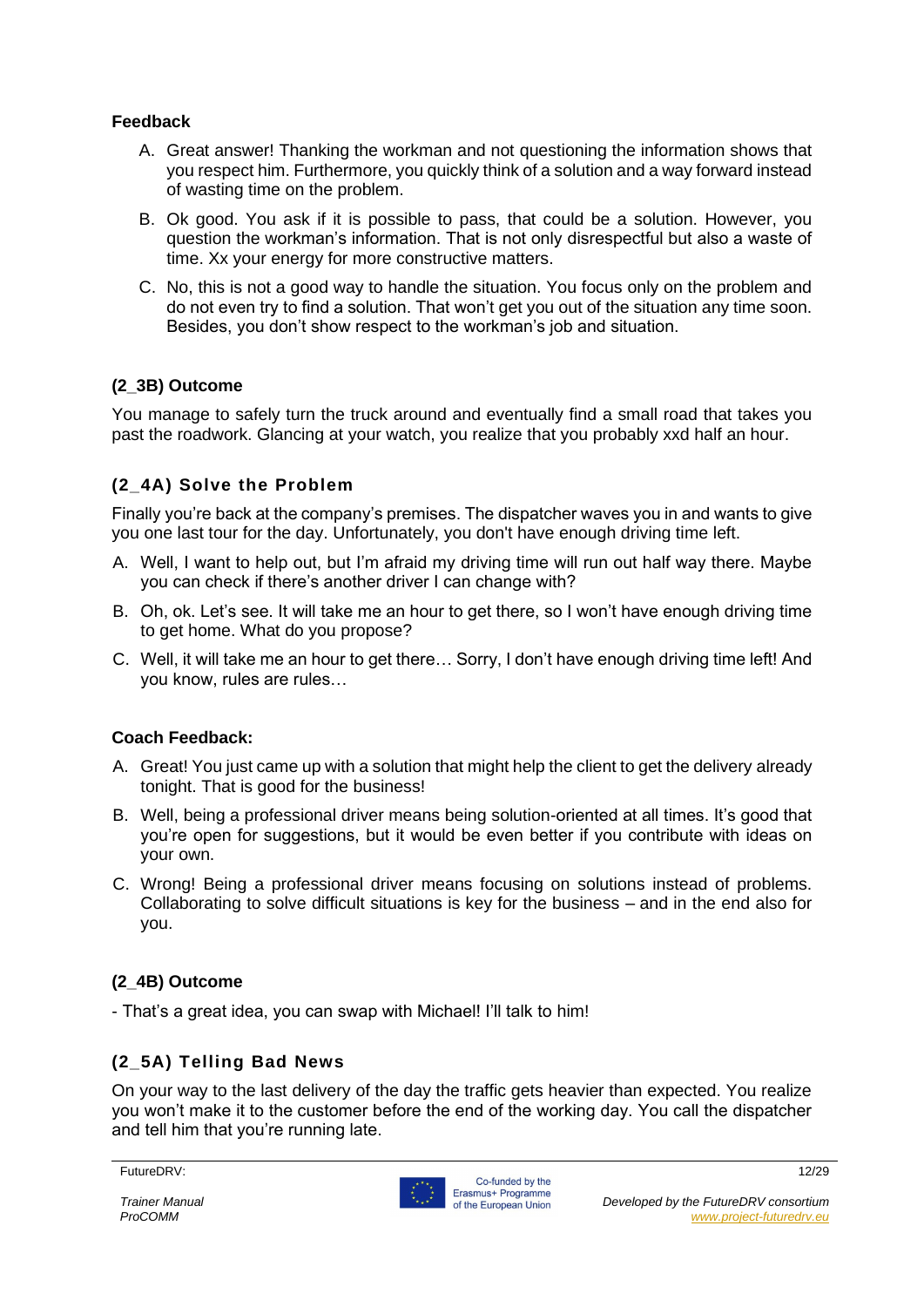- Oh no! You need to hurry up! The customer is already waiting outside and the workers will go home soon

- A. Sorry, I will get there, but I'll be late. Could you call the customer and tell them I'll get there eventually? I'll help them unload if necessary.
- B. I see, but I will run out of driving time soon and won't make it. I'd better return. Can you check with the customer if they can wait for tomorrow?
- C. Sorry! It's the traffic. Even if I could make it, I'll run out of driving time before I'm there. Please call the customer and tell them what's going on!

#### **Feedback**

- A. Great answer! You make sure the customer knows what's going on, and you also offer to stay as a compensation for the delay. That's really professional!
- B. Ok, it is good that you suggest a solution. But is it really the best way for the customer?
- C. Now, that is not solution oriented at all. You are forcing your colleague to come up with a solution for you.

#### **(2\_5B) Outcome**

You arrive late, but the crew is still there, ready to help you. Since you're the last truck, the unloading is done fast, and you're able to leave almost as scheduled. When passing the gates, the customer gives you thumbs up.

Your first workday is over and finishes with a happy customer makes you feel good!

#### **Day 2 Outro**

#### **Day 2: Conclusions**

As a professional driver you're always in a hurry – which is why it's so important to spend your time and energy on the right things.

#### **Focus on the solution**

When it comes to communicating, the solution-oriented approach is by far the most effective approach. It it's all about focusing on possible solutions instead of difficulties.

In your role as a professional driver you will run into problems – and for things to work you have to be a major part of the solution. You don't have to do everything yourself – solutions can also include colleagues, business partners, clients and other people on the road.

#### **Other benefits**

Being solution-oriented is not only time saving, changing your mind-set is beneficial in other ways too:

- Enables new ideas and innovative solutions
- People around you are affected by your positive approach
- Communicating with clients and colleagues will be easier

FutureDRV: 13/29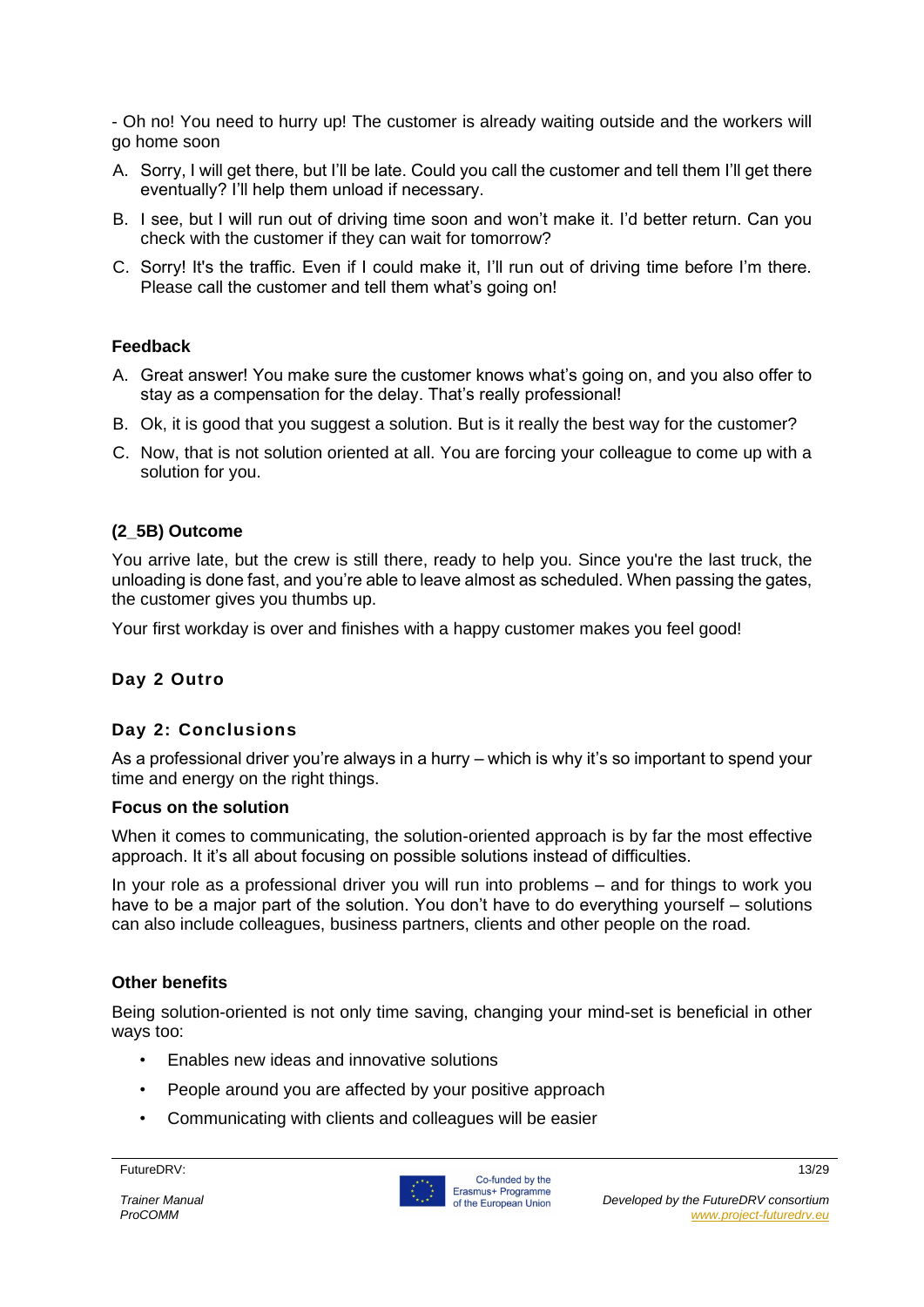• You'll be more motivated in your job

#### **So, how does it work?**

Instead of asking: "Why do I have to do this?", "Who's responsible?" or "Who caused this?", try to ask, "Why is this important to solve?", "How can I contribute to a solution?" or "What can I do?". Everyone will benefit from a solution-oriented approach!

**Tip: When new challenges arise, ask yourself this:**

- Why is it important to find a solution?
- How can I solve this?
- What is the first step to solve this problem?
- Will my solution solve the whole problem, or only parts of it?
- What else can I do to help in this situation?

**Information you need to possess to be able to do a solution oriented communication**

- Laws and regulations in countries or regions where you operate
- Risks and safety aspects of your role
- The company's regulations, policies, and customer agreements
- Boundaries when acting in the company name
- Your role definition: What is expected from you, and what is not?

#### **Day 3: Give and Receive Feedback**

#### **Introduction level 3**

This is the third day of your test. You are going to show how you – as a professional driver – handle the challenge of giving feedback to colleagues, management and customers.

In this chapter you will learn:

- *Why it is important both to give and receive constructive feedback*
- *How to give and receive constructive feedback, including tips and tricks*
- *What knowledge you have to possess in order to give and receive constructive feedback*
- *Where to find more information about the topic and where to go to learn more*

#### **(3\_1A) Giving Feedback to a Colleague**

Just like yesterday, you are taking over the truck from nightshift-Stephen. And just like yesterday, he tries to hand you a truck with cab that's a total mess.

FutureDRV: 14/29

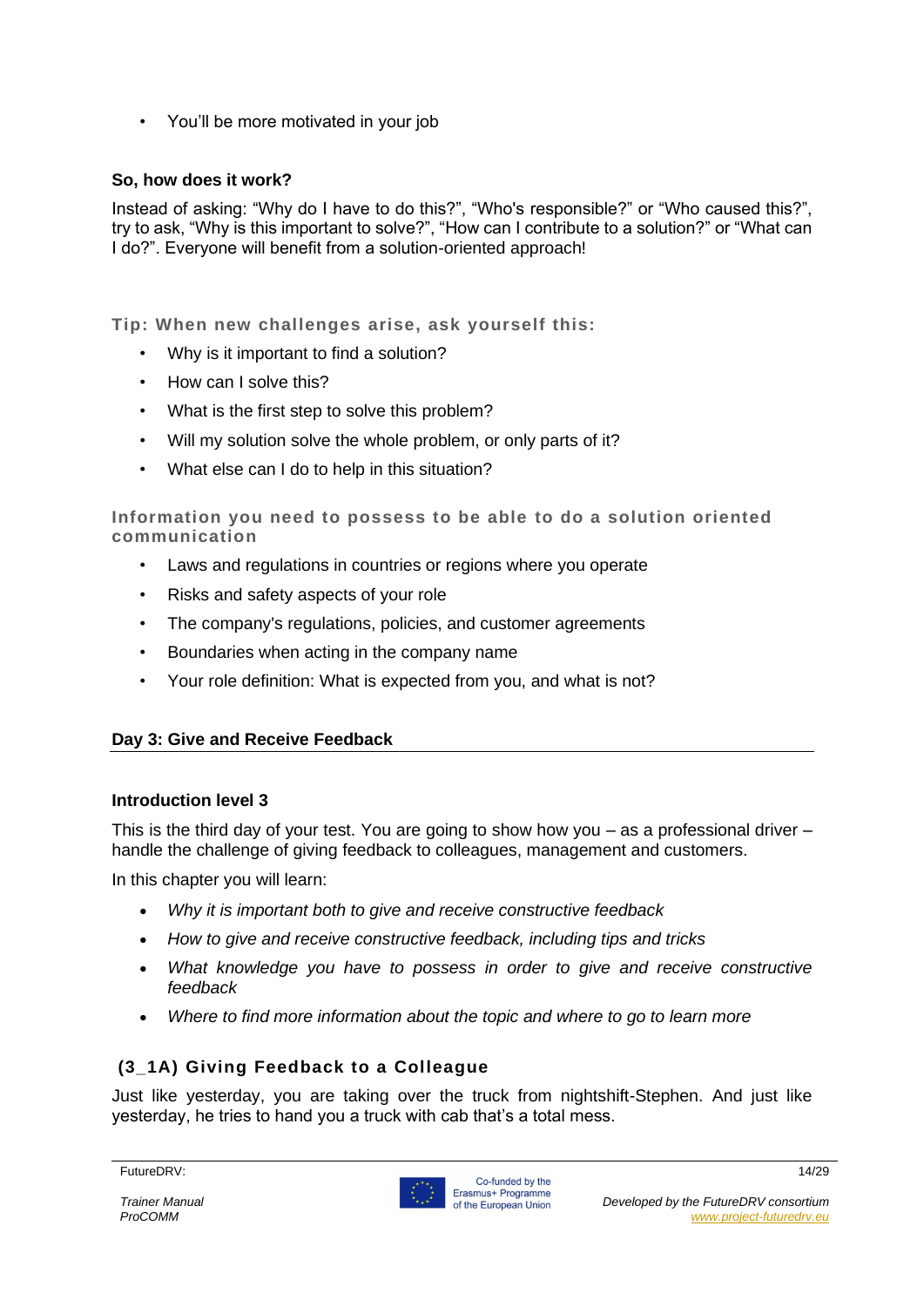- A. You know Stephen; I'm losing valuable time doing your job for you. I know you're a good driver, but you should really try to be professional about this too!
- B. Hey Stephen. I see that the cab is messy again today. Can you please clean it up?
- C. Well Stephen. I guess you didn't understand me yesterday. I'm not a cleaner! Just take your garbage with you, and don't do this again.

#### **Feedback**

- A. Great! You explain why Stephen's behaviour is a problem for other people, and you also tell him how he should act to be seen as a professional driver.
- B. OK, you try to be polite. But to make Stephen understand, you should try to explain why this is a problem for you. Knowing that, Stephen will probably make an extra effort.
- C. Wrong! Instead of being hostile, try to explain why this is a problem for you. And it's not only that you think it's boring to clean, right?

#### **(3\_1B) Outcome**

- Yeah, ok, you're right. I'm sorry… I'll try to do better with the cab in the future.

#### **(3\_2A) Giving Feedback to a Manager**

At pre-departure check you notice that the tyres are badly worn down. You inform the supervisor, who replies that there is no time at the moment to change the tyres.

- We'll do it some day when we have more time!

- A. No, this can't wait. Do you think it'd be possible to use another truck? I can come back and collect this one in the afternoon. That should give you time to swap the tyres.
- B. But it's against the law to take this truck out on the roads. I won't do that!
- C. Well, you must have known this for weeks? What is the reason for stalling?

#### **Feedback**

- A. Great answer! It is clear that you want to follow the law. At the same time, you show that you are a problem solver by coming up with a solution that should work.
- B. Well, that's straightforward and true. But you are not being very solution oriented, are you?
- C. That's not very good. Blaming others seldom solves anything, does it? Try to be more objective and maybe suggest a solution instead.

#### **(3\_2B) Outcome**

- Well, I guess you are right; this can't wait. I think Sarah is parking her truck as we speak, so start out with that one instead. I'll let you know when this one is ready for you – shouldn't take all day.

#### **(3\_3A) Receiving Feedback**

FutureDRV: 15/29

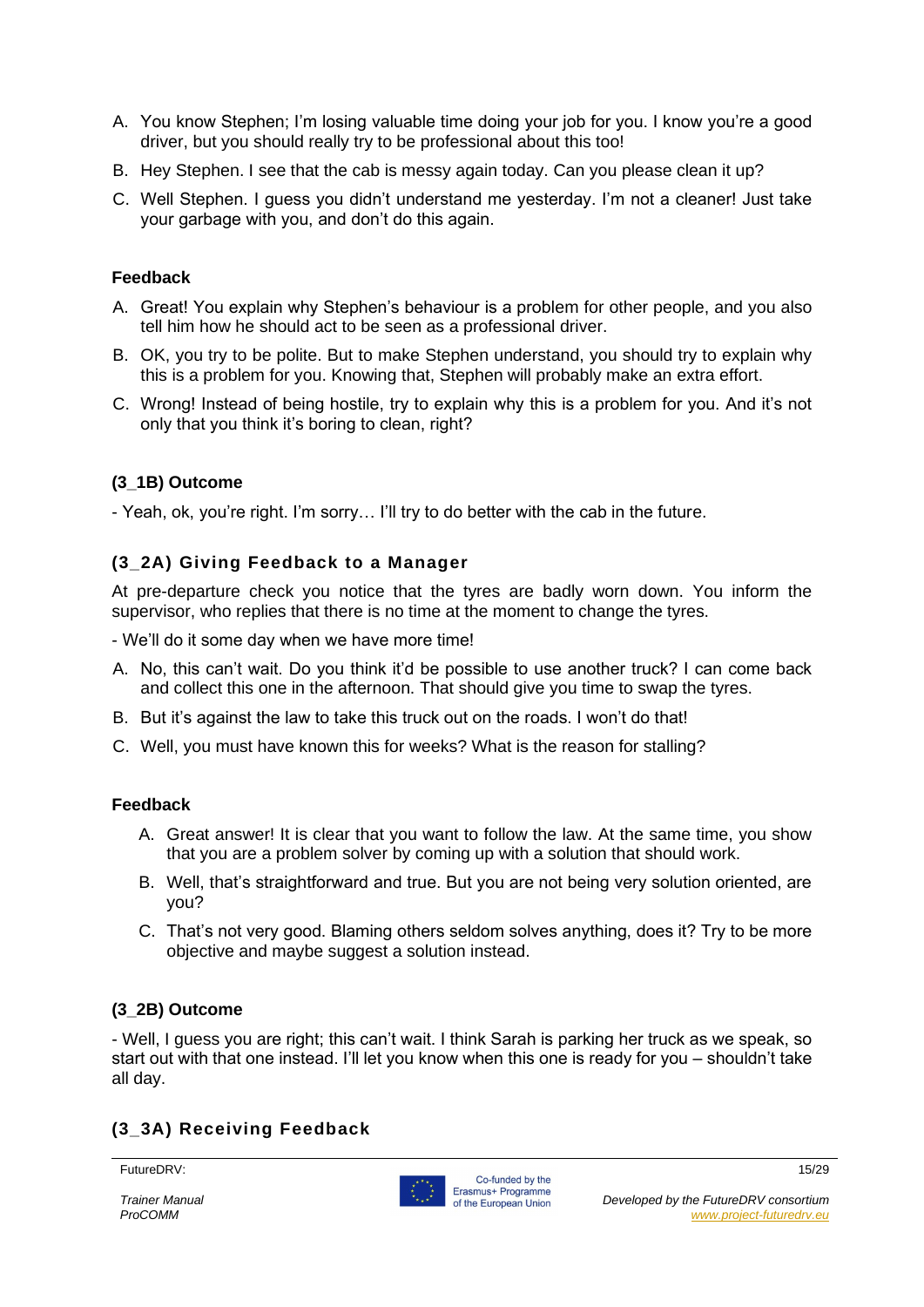Because of the change of trucks, you're on a tight schedule. Bad weather conditions force you to slow down and you realize after a while that your chances to keep the schedule are shrinking. You call the dispatcher and tell him you're going to be late. He's not happy...

- A. Hey, I'm so sorry I'm late. The weather is slowing me down, but I'll do my best. Oh, wait, maybe I can take this alternate route and actually xx some time!
- B. Well, the weather is bad and the traffic is worse. I could be stuck here for hours and there's really nothing I can do!
- C. Whoa! This is not my fault! You could have checked the weather forecast when you planned the route.

#### **Feedback**

- A. Great answer. As a professional driver you always do your best. Even though you can't come up with a solution at once, you show good will by promising you'll try to find one. Just don't forget your promise!
- B. OK, so you are not the one to blame but does it solve the problem to hold the weather responsible? Try to see the solutions instead.
- C. Well, that was quite hostile, wasn't it? Blaming others doesn't open up for new solutions.

#### **(3\_3B) Outcome**

- Yeah, well… There's nothing either of us can do about the weather. Just do your best and look for solutions as you go. The customer will probably understand – after all they are stuck with the same weather!

#### **(3\_4A) Handling Feedback**

You did xx a few minutes on that back road – but your day was rough and you're tired when you hand over the keys to Stephen for his shift. Suddenly, he starts yelling at you…

- Hey, that tyre is flat! How long have you been driving with that? Don't you understand it's dangerous? It's your job to check the vehicle before and after your shift, and obviously you didn't! What more have you missed? You want to see me dead or what?

- A. I'm so sorry! That's not good at all; I understand that you are upset. I'll change that tyre right now!
- B. I'm so sorry Stephen. I didn't know we had to do a security check when finishing the dayshift. What should we do?
- C. Ah, sorry! I forgot about the safety check I was so tired!

#### **Feedback**

- A. Great answer! You listen, you tell Stephen that you understand him and respect his opinion, and you do your best to help him. That's a professional colleague!
- B. Ok, it's good that you say you are sorry, but is it not your job to know what's expected of you? Try to think of a way to help Stephen start his shift!
- C. No, that's not a good way to answer. Being tired is not a good reason to be sloppy. Try to acknowledge Stephens problem instead. Show him that you care about his safety.

#### **(3\_4B) Outcome**

FutureDRV: 16/29

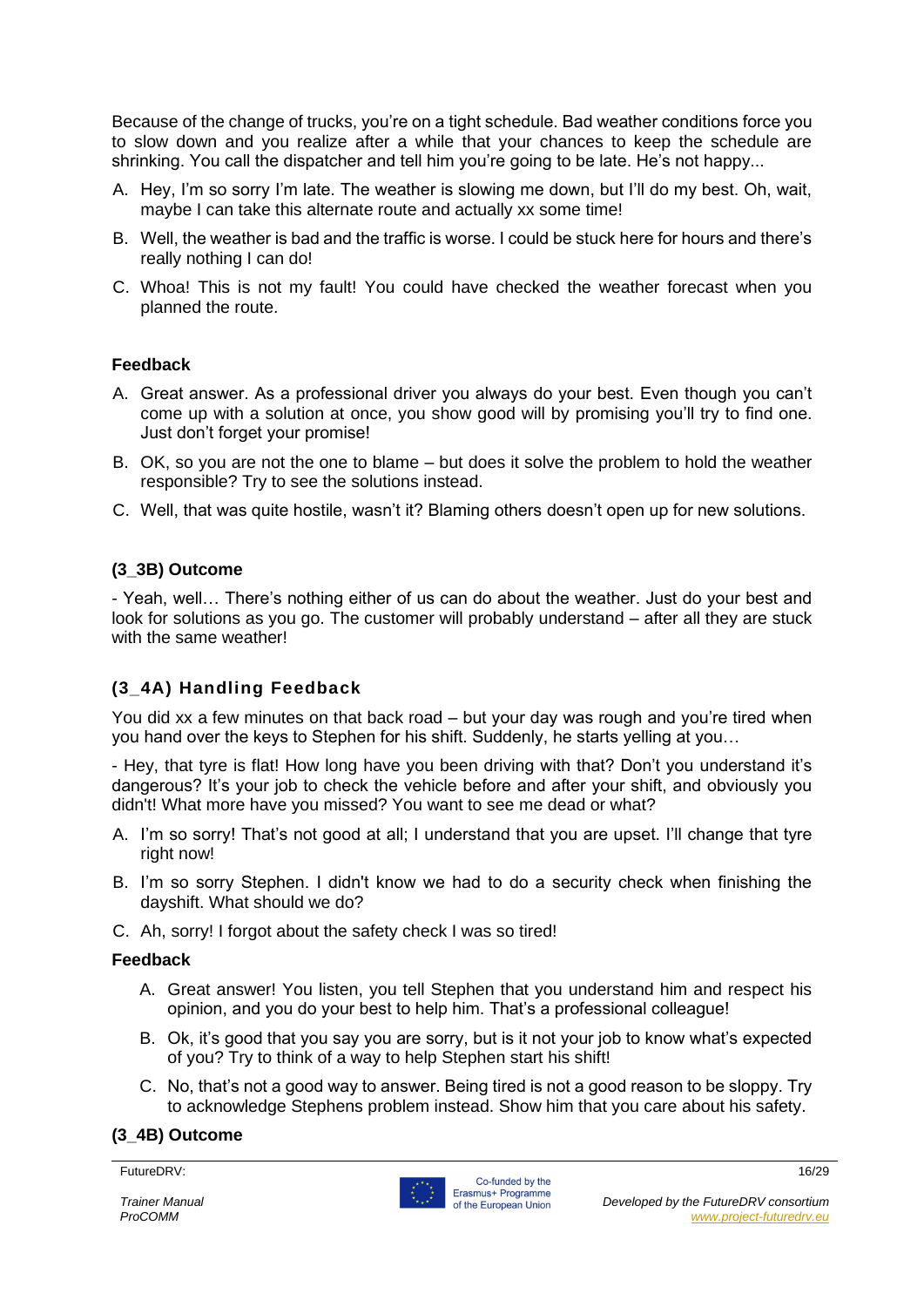- Well, I guess these things happen. And I've been sloppy with the cab, so maybe we are even. I'll help you change the tyre.

#### **(3\_5A) Giving Positive Feedback to a Colleague**

While changing the tyre Stephen opens up. He explains that he's having a bit of a hard time at work right now.

- So, I'm sorry if I've been a little negative for the last couple of days. I just don't know how to find the time to do everything.

- A. In my opinion you're a very professional driver. Is it the messy cab you're thinking about? That's easy; just clean it continuously during the shift. It'll take no time at all!
- B. Is it the messy cab you're thinking about? We all have bad days, Stephen it'll be better!
- C. You do a great job; keep up the good spirit Stephen!

#### **Feedback**

- A. Great answer! You show respect for Stephen by acknowledging him as a professional driver. Also, you help him by giving an advice on how to solve his situation at work.
- B. It's good that try to give comfort. But you should really try to help Stephen by giving him advice on how he can improve things.
- C. No, this is too general. Not being specific and defining what's good is simply not good feedback.

#### **(3\_5B) Outcome**

- Thanks. I'll do better with the cab in the future. And hey, good job with the tyre! We're a good team after all!

#### **Day 3 Outro**

**Day 3: Conclusions**

#### **What is feedback?**

Feedback is giving or receiving both positive and negative critique. The whole point with feedback is to strengthen or improve each other and together create a better and more effective working environment. Constructive feedback is a great tool when it comes to bring about change. The key to constructive feedback is to be as specific as possible and avoid vaguely formulated statements. It is important to create an understanding of the situation and the way forward for the person receiving the feedback.

#### **Why is feedback important for a professional driver?**

It's difficult to criticise people. You don't want to upbraid, start a negative discussion or make anyone feel bad. Using constructive feedback helps you discuss a situation matter-of-factly and avoid personal attacks. It can even be difficult to acknowledge when people do something great, especially being specific about it. But it is equally important to give constructive positive feedback when the chance arises.

FutureDRV: 17/29

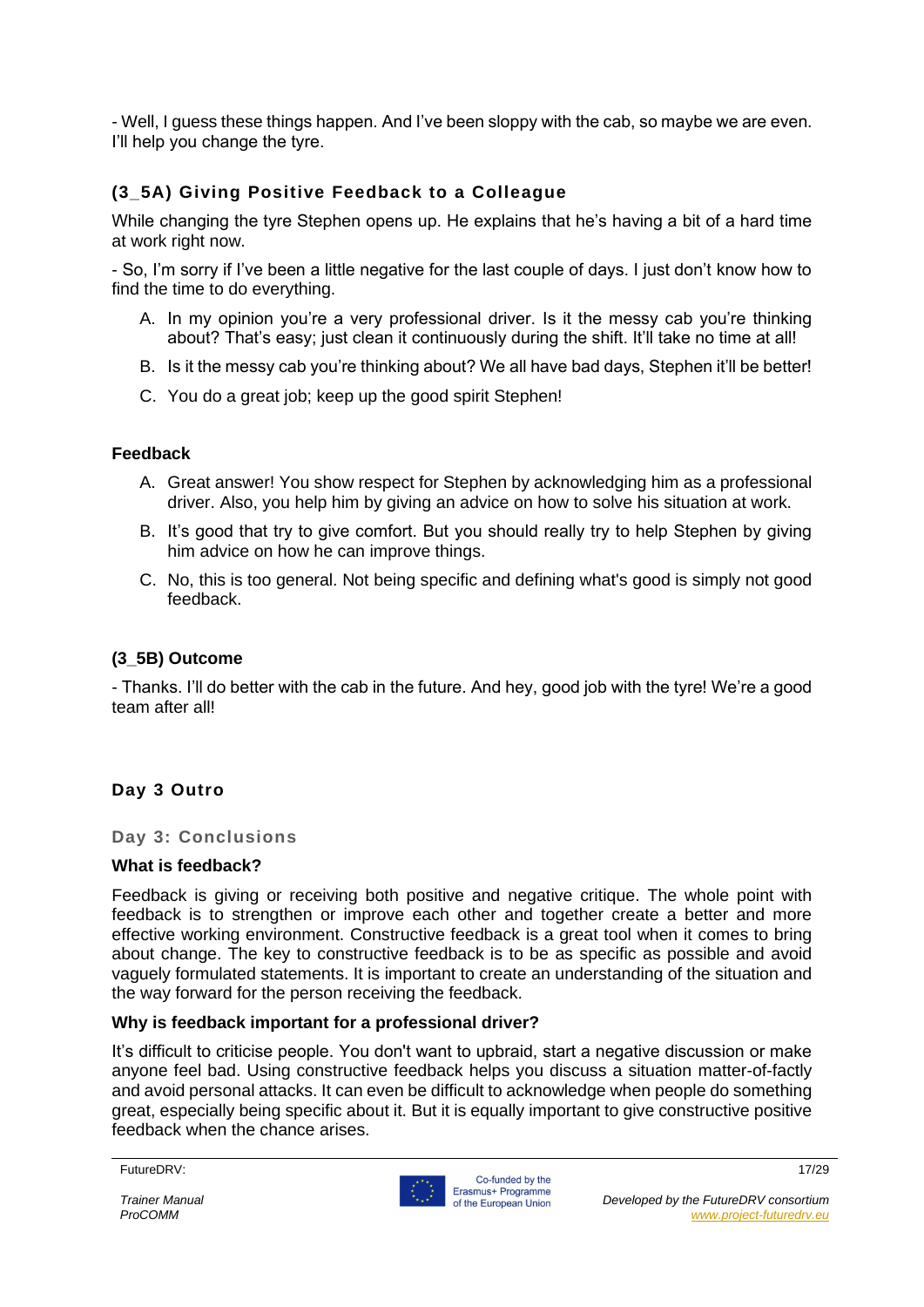Constructive feedback is a powerful tool. Using it bring about real change in your everyday work life. Not only does it help you handle your customers and colleagues in a better way, it can actually help them to get better at their jobs. So, don't be afraid to give it

#### **Tip: How to give constructive feedback**

#### **What do you want to achieve?**

Figure out what you want to achieve giving the feedback. Knowing the desired consequence helps you to be relevant and clear. Before addressing the other person, ask yourself:

- Is this strengthening for the other person?

- Is this constructive and clear regarding the behavioural changes that you are looking for?

Concentrate on the most important and concrete changes that you would like to see.

#### **Describe your view**

The way feedback is given determines how well it is received and hence what it can achieve.

Describe your view; express how you look at the situation, how you perceive someone's behaviour and how that makes you – or someone else – react. Explaining your honest view minimizes the risk of defensive talk or hostility – because you are simply describing how you feel and react.

#### **Three steps to give good feedback:**

- Describe the situation and the other persons actions what you see and hear
- Explain the consequences what you feel and why you react like you do
- Suggest what could be done differently what you change you'd like to see

#### **Make sure to**

- Describe the problematic behaviour clearly
- Describe the effect of this behaviour in a tangible way
- Not generalize or simplify
- Not interpret or filter information
- Be objective don't moralize or master anyone
- Show the desirable behaviour don't judge or make personal attacks

#### **How to receive feedback**

Receiving feedback in a good way is equally important as giving it. It's chance to improve yourself and your work situation. If you are not regularly given feedback regarding your job role and your work tasks – ask for it!

FutureDRV: 18/29

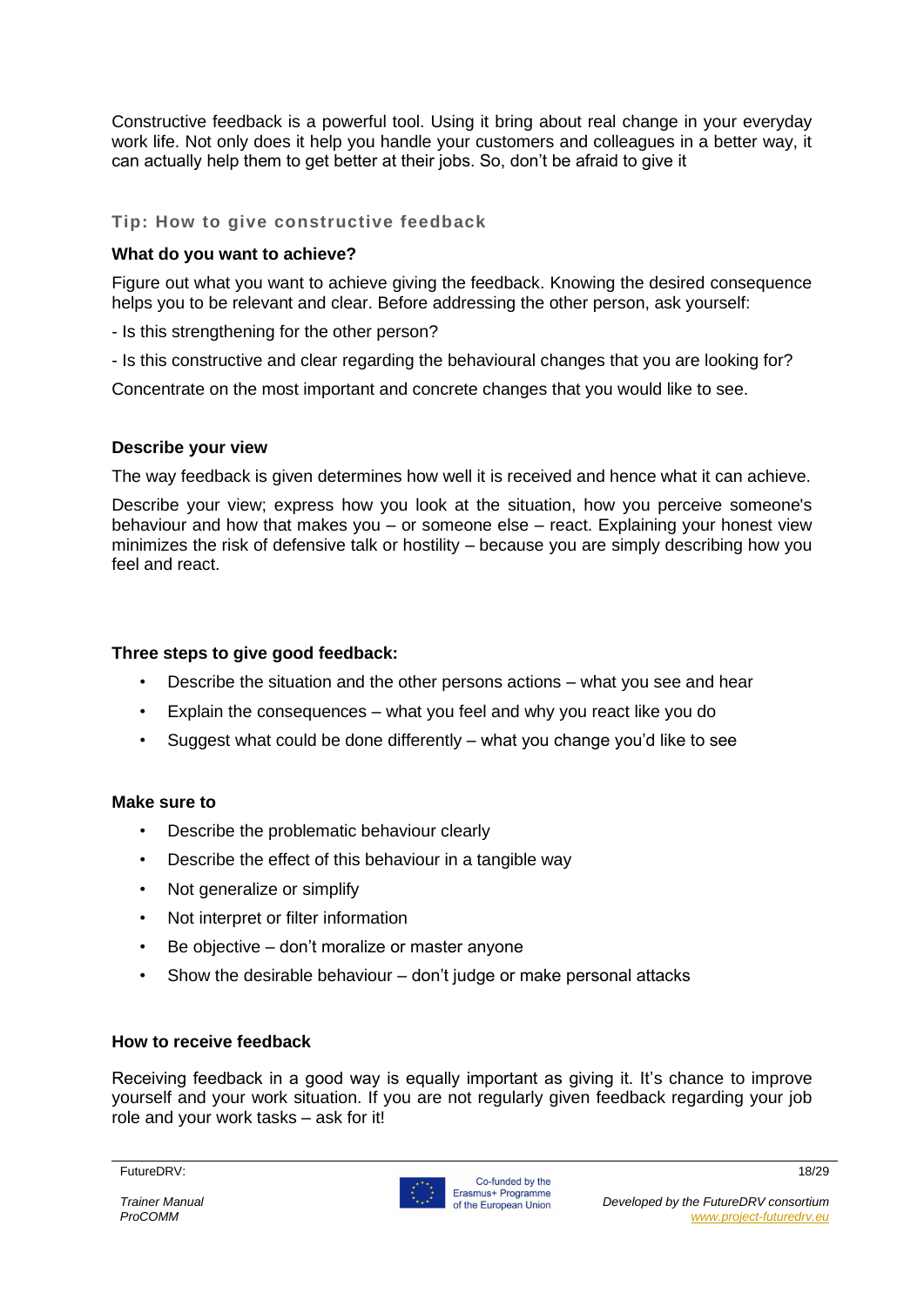#### **When receiving constructive feedback**

- Listen with an open mind  $-$  even if you don't agree
- Remember the positive feedback do not diminish it!
- Avoid rejecting, defending or explaining yourself
- Ask for clarifications and details but do not start discussions

#### **Information you need to possess in order to give and receive feedback**

You need some initial knowledge in order to know right from wrong:

- Laws and regulations in countries or regions where you operate
- Risks and safety aspects of your role
- The company's regulations, policies, and customer agreements
- Boundaries when acting in the company name
- Your role definition: What is expected from you, and what is not?

#### **Day 4: Handling Conflicts**

#### **Introduction level 4**

Conflicts are inevitable, and when they occur it is important that you handle them in a professional way. Conflicts are not necessarily a bad thing – you can actually learn a lot about your own behaviour and actions by handling conflicts in a good and friendly way.

Good luck today – go out and prove that you can handle conflicts professionally!

#### **In this chapter, you will learn:**

- Why it is important to take action when a conflict appears
- That a conflict can lead to something positive
- What knowledge and information you need to possess to act professionally when a conflict appears?
- Some important tips and tricks how to handle conflicts and how to tell bad news and
- Where to find more information about the topic and where to go to learn more

#### **(4\_1A) Goods Missing**

You are unloading the entire truck at today's first stop. The number of palettes equals the number on the waybill, but the warehouse worker starts yelling at you when checking the goods.

- Hey, I'm missing one pallet!! Have you left it somewhere on the road or what?

A. Oh, I'm sorry about that. What goods are you missing? I'll check with the dispatcher right away!

FutureDRV: 19/29

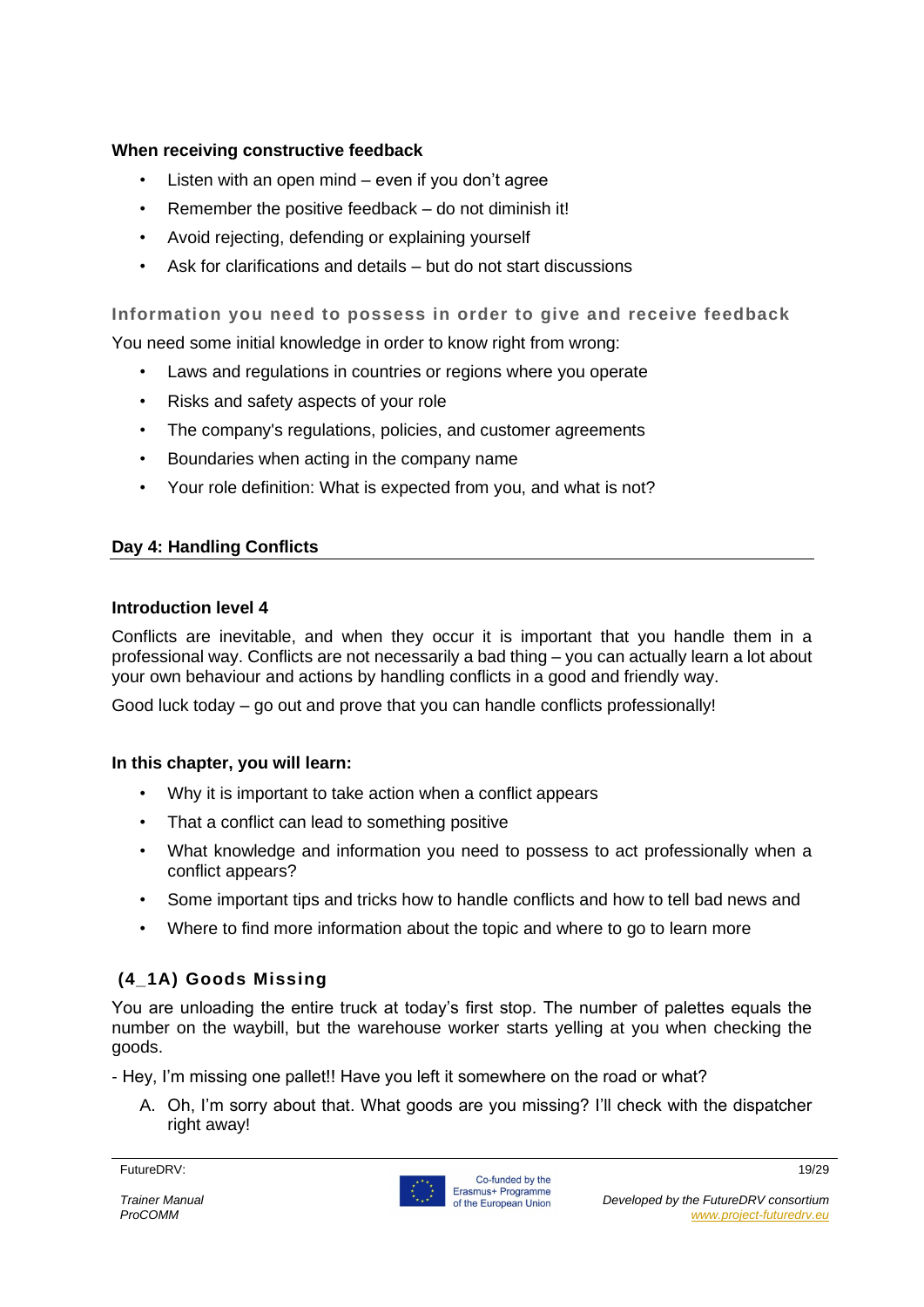- B. Oh no, I'm so sorry! From what I can see, the waybill matches the goods, but please check with our dispatcher to see if anything is wrong!
- C. Hmm, are you sure? It looks like the waybill matches the goods. Maybe someone made a mistake? Or maybe you forgot to order it?

#### **Feedback**

- A. Very good answer! Taking actions to help sort things out shows that you care about the customer and that you're really a professional driver.
- B. Well, it is good show empathy. But why not help sort things out instead? Don't ask the customer to contact the dispatcher – show that you are service minded and make the call yourself.
- C. That's not good. Sure, it looks like someone made a mistake, but it's not very professional to start blaming others – especially not the customer. Help solving the problem instead!

#### **(4\_1B) Outcome**

You call the dispatcher who tells you that the missing pallet is on its way. The warehouse worker signs the papers and is grateful for your help.

- Thank you! Sorry that I was so… unfriendly to you. It´s just one of those days you know!

#### **(4\_2A) Bad Quality Pallets**

When starting to load the pile of exchange pallets, you notice that most of them are damaged. You know that your company only accepts pallets of a certain quality, but you start to wonder if you really should go ahead and complain. You don't want to start an unnecessary conflict…

- A. Sorry, guys. We only use pallets in perfect condition for our customers. I'd need exchange pallets for ones that look better than these. If it's extra work for you, I'll help you get new ones.
- B. Sorry guys. These pallets are in a very bad condition. I can't take them back. We'll have to add some documentation that I didn't get any exchange pallets this time. I'll take some photos.
- C. Sorry guys, my boss doesn't get happy at all if I bring damaged pallets. I need good quality – it's the company policy you know?

#### **Feedback**

- A. Great! You explain why you need good pallets and show that you respect all your customers. It's nice of you to offer help for any extra trouble they need to go through.
- B. Well, ok. Maybe you should explain why you need better quality? It is good that you suggest a solution – but maybe there is a better way?
- C. No, that's not really ok. Blaming your boss and the policies makes your superiors and the company look bureaucratic and rigid. You simply need good pallets to do a good iob, that's it.

#### FutureDRV: 20/29

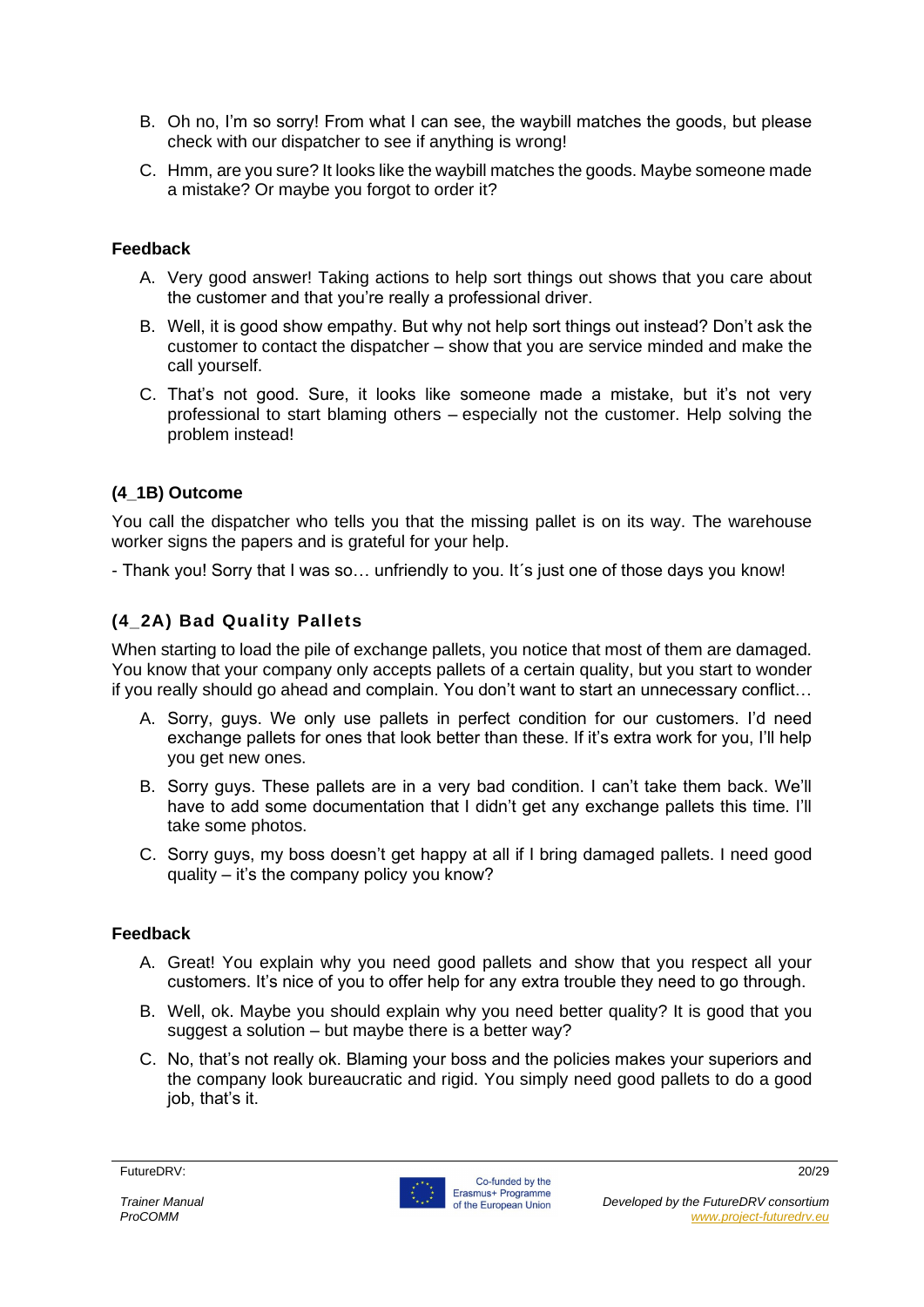#### **(4\_2B) Outcome**

- What damaged pallets do you mean? Oh, these? No, they are not yours – we'll get your pile from the warehouse in a minute!

#### **(4\_3A) Damaged Goods**

You're just about to leave with a full load from the customer when you're stopped.

- Hey, wait! One of the craters looks broken! You know, if something is damaged the whole load will be sent back!

You take a look, and he's right; the damaged crater looks really bad. How could you have missed this when checking the goods? It can't have been damaged when you left the docking bay, can it?

The customer dispatcher continues complaining: - How on earth did this happen?! It's almost cut in half!? What have you done?

- A. Oh, you're right. Something must have happened since I left the docking bay I'm sure it was ok! Let's file a damage report. Since we don't know what happened, we can both give an explanation. I'll help you out!
- B. Oh, you're right. I'm so sorry about that... I´ll help you file a damage report right now!
- C. Ah, yeah, you're right. I'm in a hurry though… Could you just call our customer support? They'll help you out in no time!

#### **Feedback**

- A. Great answer! Helping the customer with the paperwork could reverse the negativity. The customer might even remember you as a really helpful driver instead of a sloppy one.
- B. Well, that is rather polite of you. You take responsibility for the damaged goods but are you sure you should? Sometimes it's better to act neutral, file a complaint, and let the company deal with the following action.
- C. That's not the way to solve this! Both you and the customer have a problem here. Instead of leaving an angry dispatcher take action! It'll be well worth the extra time to document the damage and listen to the customer's story!

#### **(4\_3B) Outcome**

While still talking, someone comes up to you.

- Hey guys, sorry about that! I damaged a crater with the forklift. I came back to pick it up, but you were gone. Is it broken?

The dispatcher quiets down, his face turning red:

- Oh. Ah, well, thanks for your assistance then. We'll take care of this ourselves! Have a good one!



FutureDRV: 21/29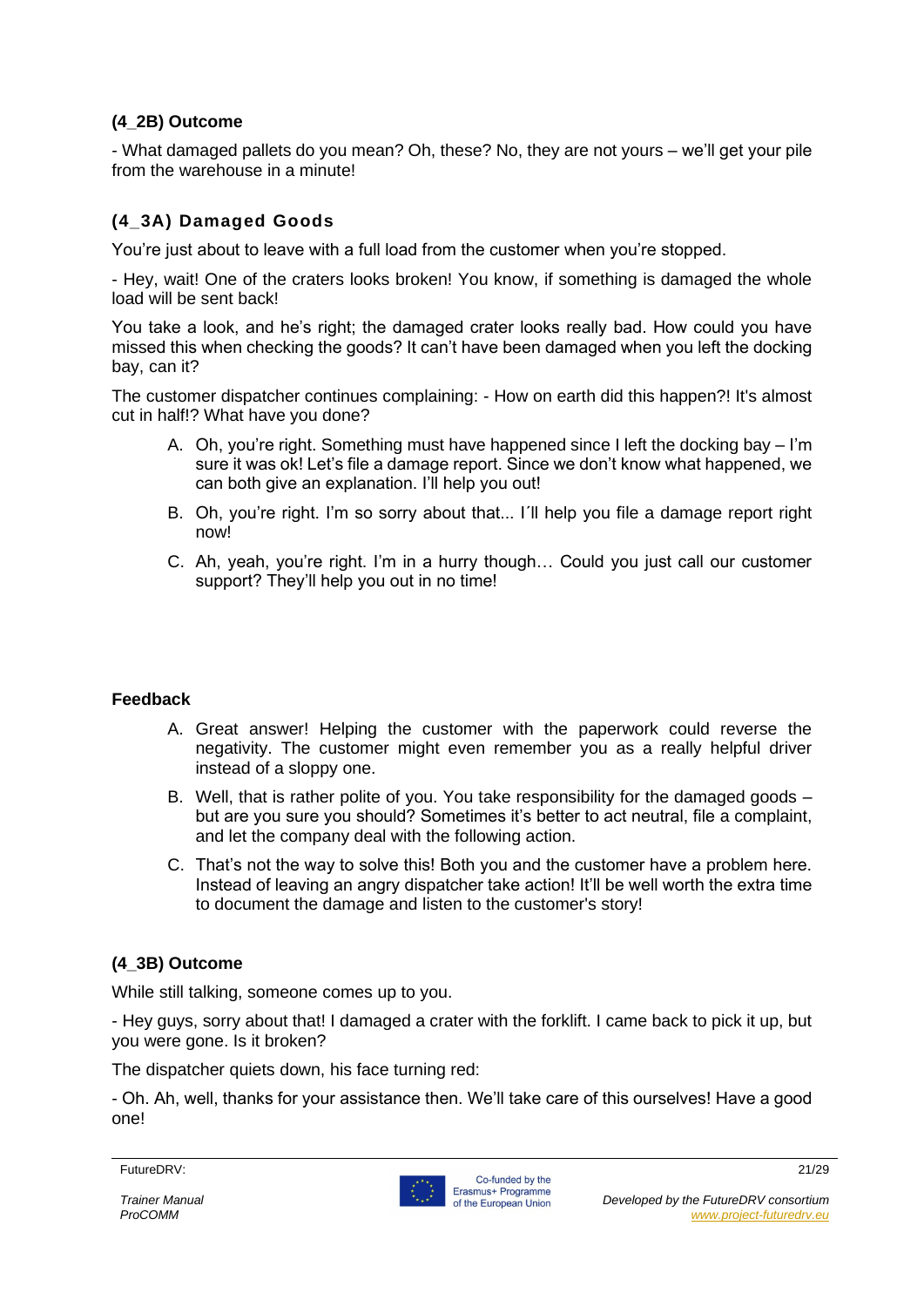#### **(4\_4A) Someone Else's Garbage**

You just parked outside the truck stop, when the restaurant manager comes up to you.

- Hey driver, pick up that garbage of yours!

You look down and see a pile of trash on the ground, just below your window.

- A. Hi there! Oh, it's not my waste there I didn't even see it until now. But of course, I can help you dispose of it, if you want me to.
- B. Well, hi! I didn't throw that pile on the ground, and I'm about to leave for lunch now. I guess I can pick it up after if it's still there.
- C. Well, that is not mine. Someone else threw it on the ground; someone else can pick it up too!

#### **Feedback**

- A. Great job! You had time to help, so you did and the situation go better immediately. Kind actions tend to stick in people's minds, and your company logo on the trailer will now be associated with responsibility and positivity.
- B. Well, ok. You got away from the pile of garbage for the moment but would it hurt you to help out? Remember to always act responsibly and friendly when driving around with your company name on the trailer!
- C. Not helping! The restaurant manager thought that pile of waste was yours. Leaving the scene with a negative attitude reflects badly on your company name on the trailer. You don't want to give your company a bad reputation, do you?

#### **(4\_4B) Outcome**

The restaurant manager picks up the trash himself and says:

- Oh! Uhm, well, sorry… I thought I saw you throw it there – I didn't mean to jump to conclusions. You have a good day now!

#### **(4\_5A) A Misunderstanding**

It looks like it's about to start raining heavily when you unload a pallet at a customer. At the entrance, you realize that door is too narrow to get the pallet inside. You put it down and start looking for someone to help you out. Suddenly someone comes running and starts shouting angrily…

- What on earth are you thinking…?

- A. Oh, hi there. I'm sorry  $-1$  can see you're upset  $-1$ 'll do my best to help you out in a second. I'll just cover the pallet first, so it doesn't get wet.
- B. Oh, I'm sorry! I understand you're worried about the rain I'm covering the pallet in a minute, nothing will get wet!
- C. Hey, calm down! Can't you see I'm about to cover it up? It won't get wet!

#### **Feedback**



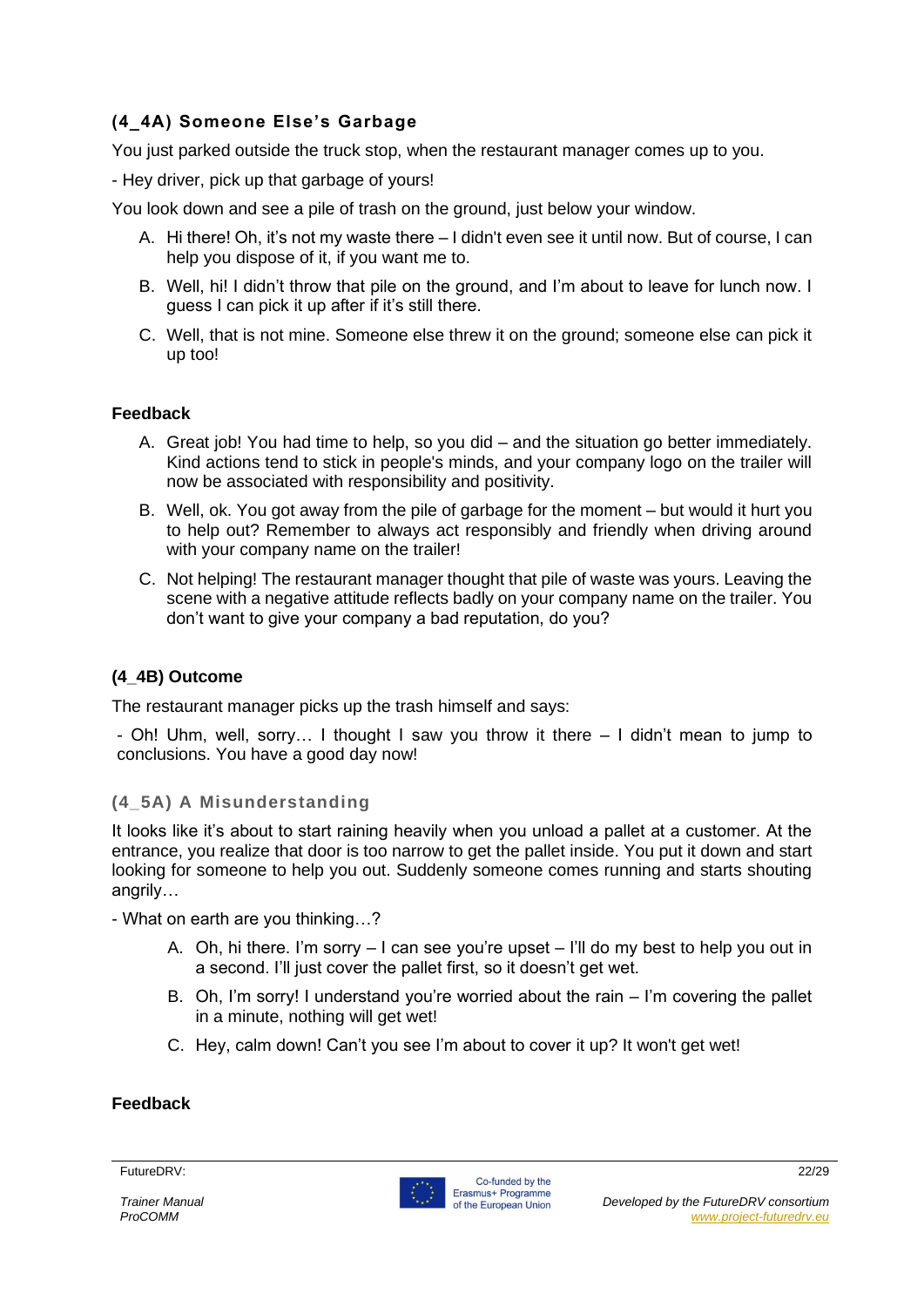- A. Really good! Reflecting on the customer's feelings and listening to his problems shows that you are respectful and professional. Understanding his situation, you can help him find the right solution.
- B. Well, it is good that you confirm the customer's feelings. But you didn't ask what he was upset about – there is a risk that you miss out on some details!
- C. This is not a good way to handle this conflict. You don't respect the customer's feelings when you tell him to calm down and not to worry. How do you know there's nothing to worry about? Make sure you understand the actual problem first!

#### **(4\_5B) Outcome**

The man suddenly stops shouting. He picks up a sign from the ground and shows you: "No deliveries at docking bays today."

He mumbles

- I guess this explains why no one cared about my sign…

While you help him move the goods indoors, he explains:

- We're doing support work on the docking bays today. Thanks for helping me out with this pallet – I'll remember that!

#### **(4\_6A) A Conflict with a Colleague**

Finally, you're back at the company yard. Now let's park the truck and call it a day!

While reversing you hit a wrongly parked car. The owner, who turns out to be a colleague, runs up to you. He screams angrily:

- Don't you look before reversing? What's wrong with you?

- A. I'm so sorry! I was in a hurry and didn't look carefully enough. My apologies -let's just do the paperwork, ok?
- B. Oh, I'm so sorry! Totally my mistake. But… you're actually in a non-parking area I should be able to trust that nothing's in my way here.
- C. Please calm down! You're in a non-parking area– if you hadn't put your car here, we wouldn't have this problem!

#### **Feedback**

- A. Great answer! You take responsibility for your mistake and suggest a way forward. That's an efficient and professional way to handle a conflict.
- B. Well, it is good that you take responsibility. But at the same time, you are putting blame on your colleague? Is that really a professional way to handle the conflict?
- C. No, this is not good. Asking someone that is upset to calm down is not very respectful towards his feelings. And to also blame that person for your mistake is not an efficient way to handle a conflict – and not very professional either.

#### **(4\_6B) Outcome**

Your colleague starts looking at the damage and calms down a bit.

FutureDRV: 23/29

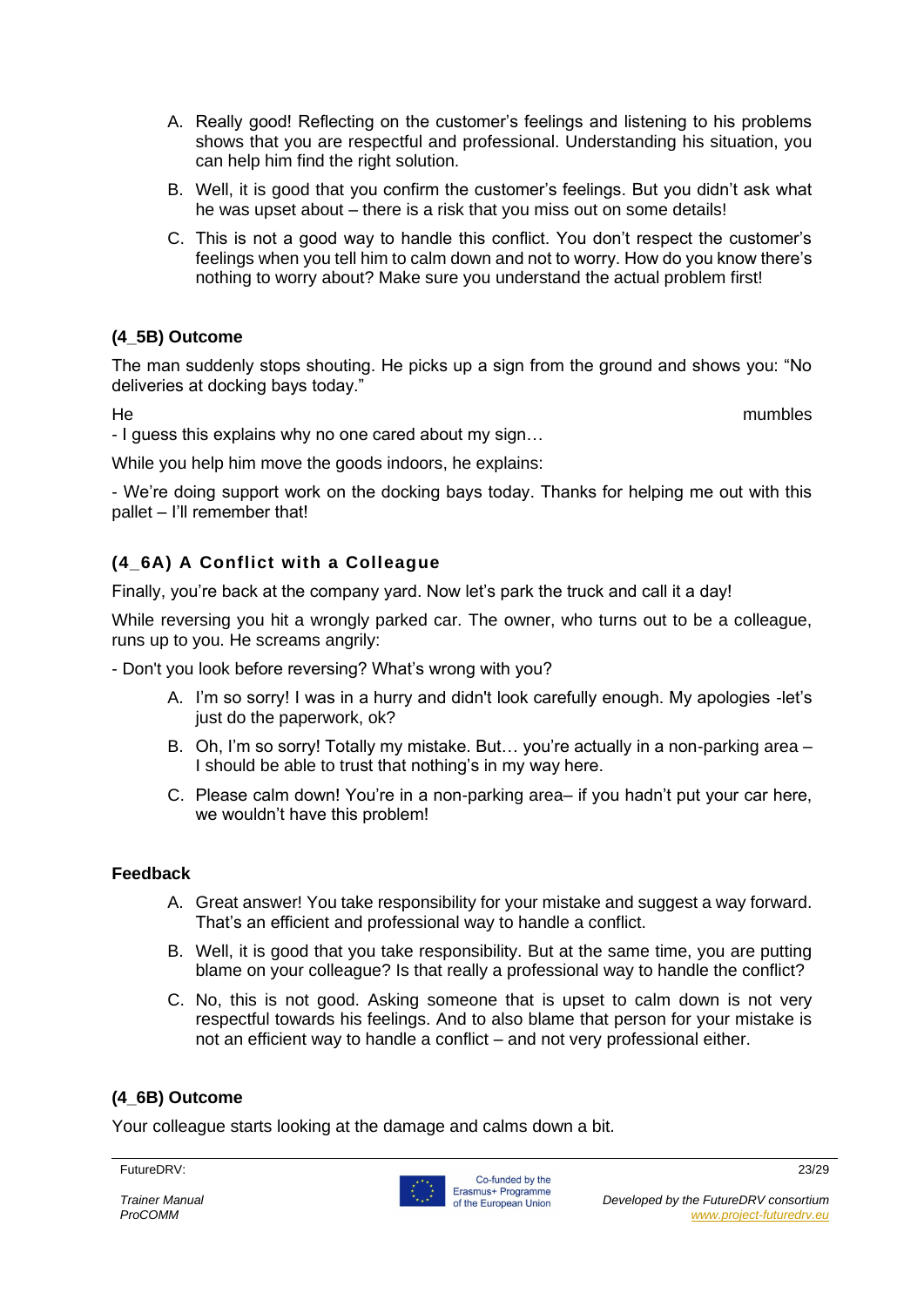- Ah, you know what, never mind who's fault this is. Let's just get on with the paperwork, shall we?

#### **Day 4 Outro**

Great job! You have successfully handled all conflicts that occurred at work today!

#### **Day 4: Conclusions**

#### **Conflicts do happen**

When two people disagree, a conflict may occur. Regardless if you think it is your fault or not, you need to take action to solve things. Remember that you always represent your company  $-$  and that a conflict with you is a conflict with the company. Also remember that you  $-$  as an operative – are often the first one to see a conflict coming.

#### **Don't keep conflicts alive**

If you have a conflict with someone and don't do anything about it, there is a risk that it spills over. The person remembers the bad things or angry words and may pass that negativity forward to others. That is not beneficial for you – or your company.

On the other hand, you can reverse a conflict and make something good out of it. Your willingness to find a solution to a conflict and stay positive through the process will also spill over – in a good way!

#### **Conflicts are good!**

Try to look at conflicts as something positive – a chance to listen, learn and maybe change. Conflicts make you stronger and can deepen your relations to both colleagues and customers.

#### **Tip: Telling bad news**

#### **Don't wait**

Warn for bad news in good time. Pass information on as soon as you get it, if possible.

#### **Take responsibility**

Never blame someone else. By taking responsibility you will appear straightforward and trustworthy. Claiming company "policies" only makes your company look bureaucratic and rigid.

#### **Empathy**

Show that you care about the other person's problems, feelings or situation. Acknowledge the other persons anger or sadness. Ask about the consequences and how you can be of help.

#### **Tip: How to handle a conflict**

Remember that a conflict may be avoided with good planning!

If a conflict appears, you should always act and react professionally and try to put your own feelings aside. A solution-oriented approach to conflicts is often beneficial. Here are some tips on how to de-escalate and handle a conflict:

#### **Act now**

#### FutureDRV: 24/29

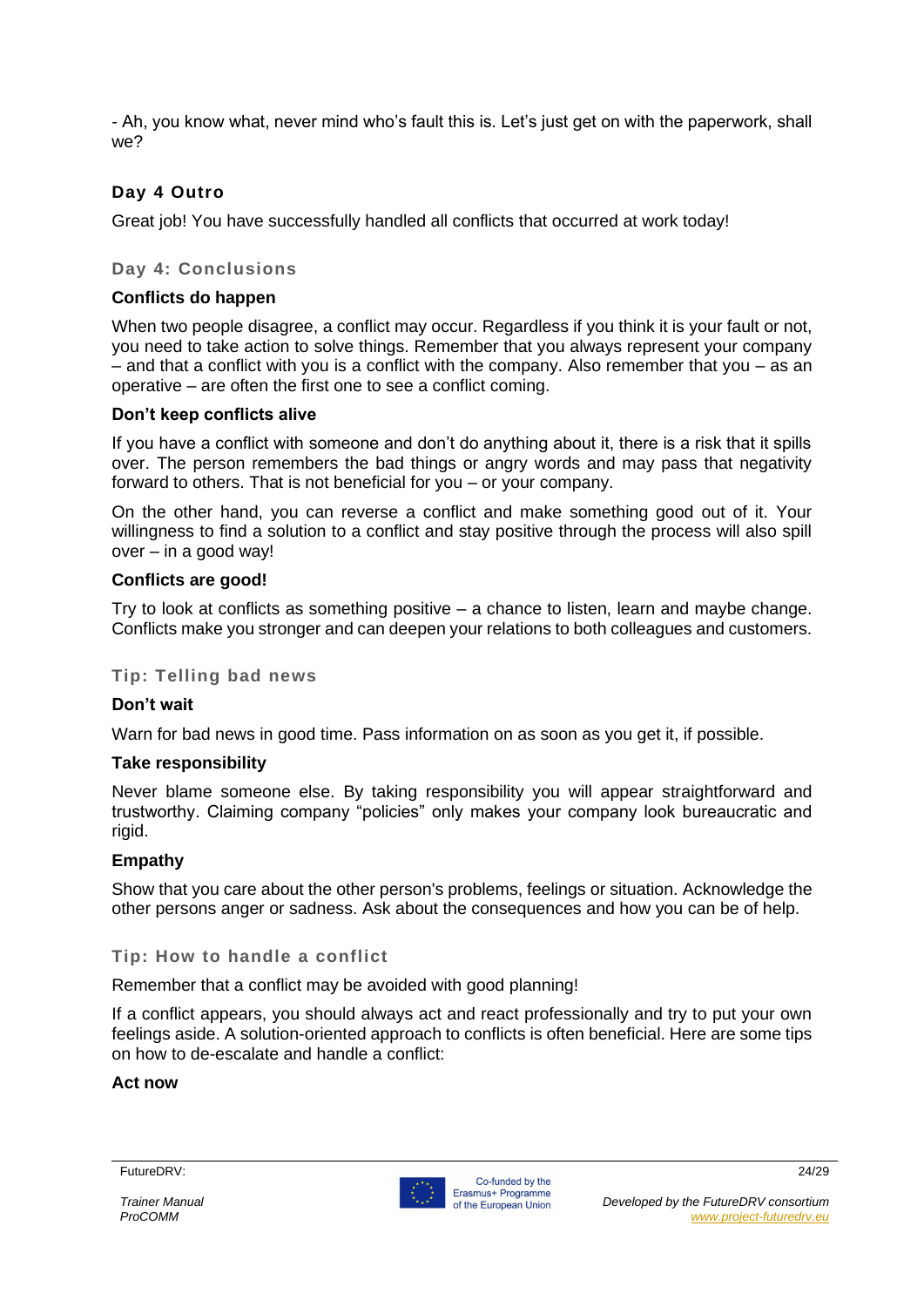If you find yourself in a conflict, you are a part of it. You can't run away from it, wait for it to disappear or ask someone else to step in and solve the problem. By acting, you show that you care and take responsibility.

#### **Keep calm**

Don't get caught by someone's aggressiveness. It' easy to get respond to the stress and make bad decisions. Try to look at the situation from another angle. What is the real problem here?

#### **Courage**

Have the courage not to blame someone – or something – else. That's never helpful when approaching another person in a conflict.

#### **Listen**

Before you try to discuss solutions to the problem, listen to the other person. Prioritize letting the other part talk about his or her view and feelings. Try to dig deeper and find the real problem and its cause.

#### **Show understanding**

Aggressiveness is easily beaten by agreement. Tell your counterpart that you care about and acknowledge his or her situation and feelings, and that you are willing to find a solution.

#### **Negotiate**

Offer alternatives and negotiation. It's always best if both parts are happy with the outcome – so strive for that if possible. However, it's important that you know where your limits are. It's easy to negotiate – and to say no – if you know where you stand.

#### **End positively**

Always finish the conversation in a positive way. Make sure that you're not leaving an angry person behind!

#### **Information you need to possess in order to handle conflicts efficiently**

You need some initial knowledge in order to know right from wrong.

- Laws and regulations in countries or regions where you operate
- Risks and safety aspects of your role
- The company's regulations, policies, and customer agreements
- Boundaries when acting in the company name
- Your role definition: What is expected from you, and what is not?

#### **Day 5: Tying It Together**

#### **Introduction level 5**

So, this is your last day of the test. You made it here, today we will test everything you've learned so far!

#### **After this chapter you should know how to**

• Be an ambassador

#### FutureDRV: 25/29

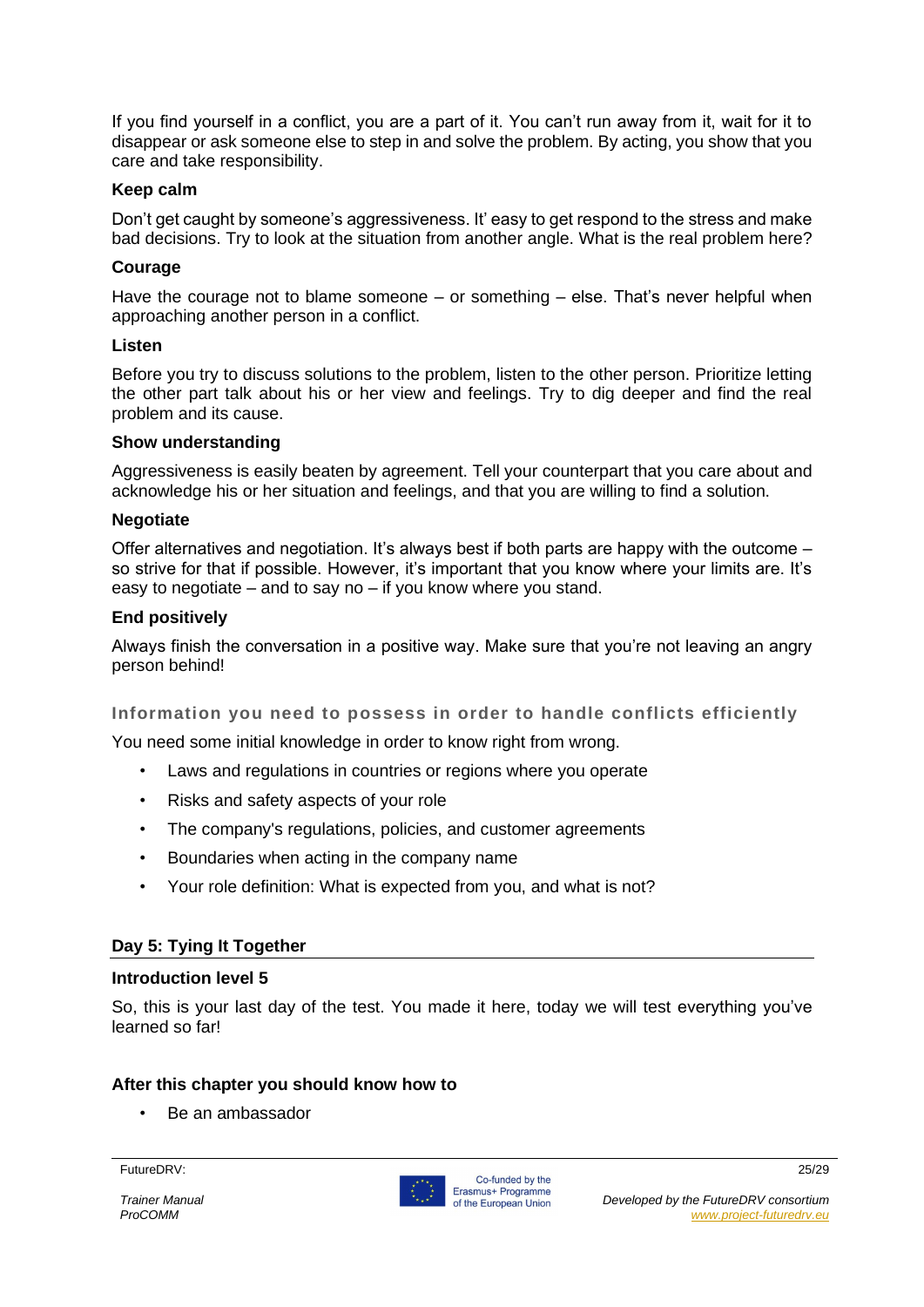- Communicate efficiently and professionally
- Give and receive feedback
- Handle and solve conflicts
- Where to find more information about the topic and where to go to learn more

#### **(5\_1A) Problem Solving**

You're loading the truck for five different delivery points at a customer premises. Doing so, you noticing a problem with the weight distribution. When asking the warehouse loader responsible about it, he tells you that it's always done like this, and that you are the first one to complain. He doesn't want to change the distribution.

- 1. Sorry, but for safety reasons we really need to change the distribution of weight. Maybe it's possible to change the order of delivery?
- 2. I won't drive like this; I don't care what others do. Either we change the distribution, or I don't drive.
- 3. Ok... well, if others drive like this, I guess I can do it too!

#### **Feedback**

- 1. Great answer! You are referring to why you are concerned it's a safety risk. You also suggest a potential solution that can be further discussed at a professional level.
- 2. Well, you are right. You can't drive like that, but is it a good idea to start threatening? Try to suggest a solution instead!
- 3. That's not good. You prevented a conflict, but what about safety? As a professional driver, you have a responsibility to drive safely – at all times!

#### **(5\_1B) Outcome**

- Well, it may actually be a good idea to change it… Do you have a suggestion of an optimal delivery order? Could you write it down for me please? I'll do the calculations and call the customer for confirmation.

#### **(5\_2A) Solution Oriented Communication**

You approach a traffic control, and a police officer stops you for a vehicle check.

- There are too many headlights on your truck. I'm sorry to tell you that you're not allowed to continue until the vehicle is in the correct legal condition. I also need to issue you a fine for this.

- A. I see. Could I suggest another solution, so I don't have to fix it here in the parking? If I take out the bulb here, and remove the headlight in the garage on Saturday? I'll make sure a confirmation is sent to your office.
- B. Can you please make an exception? I can't be late! And I don't even have the right tools here… But… the truck is scheduled at the garage on Saturday – they can fix it then. It's just a couple of days!

FutureDRV: 26/29

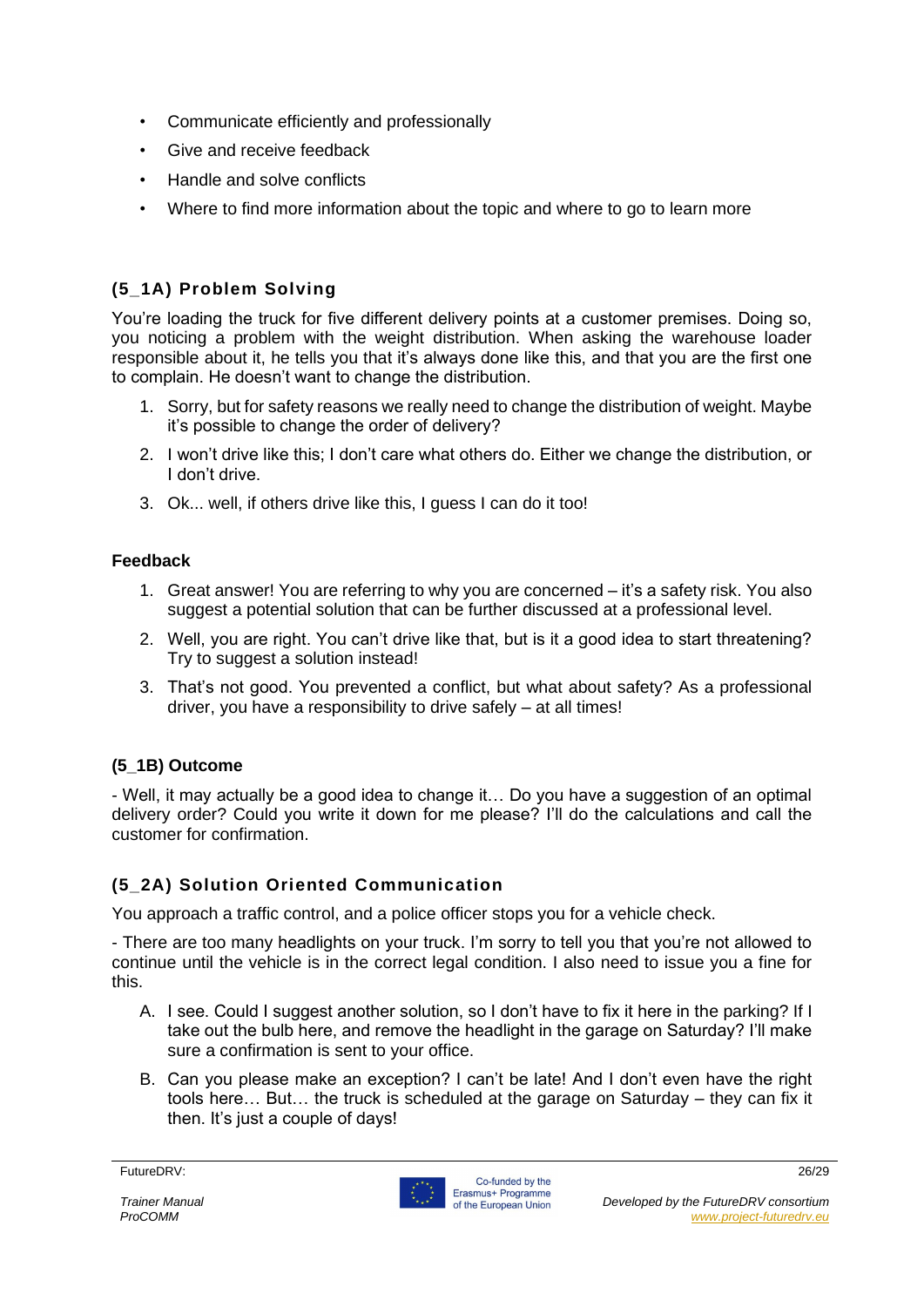C. Do you really mean I should fix this all here, at the parking area? And my truck is not even the worst one! There are so many others out there that have even more headlights, but still you stop me?

#### **Feedback**

- A. This sounds great! You acknowledge that you made a mistake and want to fix it. At the same time, you offer a solution that can go in line with the policeman's guidelines.
- B. Hmm, that's not good idea. Excuses and asking for exceptions from the law of course the policeman can't agree to that. Try to think of a solution the policeman can accept instead!
- C. No, that's not ok. The fact that other drivers are worse doesn't change your own wrongdoing, does it? Try to think of a solution to suggest to the policeman instead.

#### **(5\_2B) Outcome**

- Well, yes, I guess I can agree to that… It's a little bit out of what I normally do, but if you fix the lights on Saturday you can keep driving now. Just make sure to send that confirmation!

#### **(5\_3A) Giving and Receiving Feedback**

You are on your way to a customer that you have never delivered goods to before. You arrive shortly after the expected delivery time, and the warehouse worker is irritated when meeting you

- So, you're late again?

- A. I'm sorry about that. I hope the delay does not cause too much inconvenience. It's my first time on this route; I guess that's why everything took me a bit longer. Sorry again.
- B. I'm sorry I am late. This is my first delivery here, and I had to double check the route a couple of times. Also, there was an unexpected traffic jam this morning.
- C. What do you mean "again"? It's my first time here, and besides I'm not actually that late!

#### **Feedback**

- A. Great answer! Both apologizing and acknowledging the customers view on the situation is what a professional driver should do!
- B. Well, it is good that you apologize. But your excuses are not relevant for the customer. Try to acknowledge his view on the situation instead! That's always a good way to get past an argument before it even started.
- C. That's not a good way to start off with a new customer. Talking back to him just won't do any good at all.

#### **(5\_3B) Outcome**

- Oh, sorry… I didn't know you're new here – I just saw the truck and thought you were someone else... It's actually just a couple of minutes, so I guess it's ok. Let's unload!

#### FutureDRV: 27/29

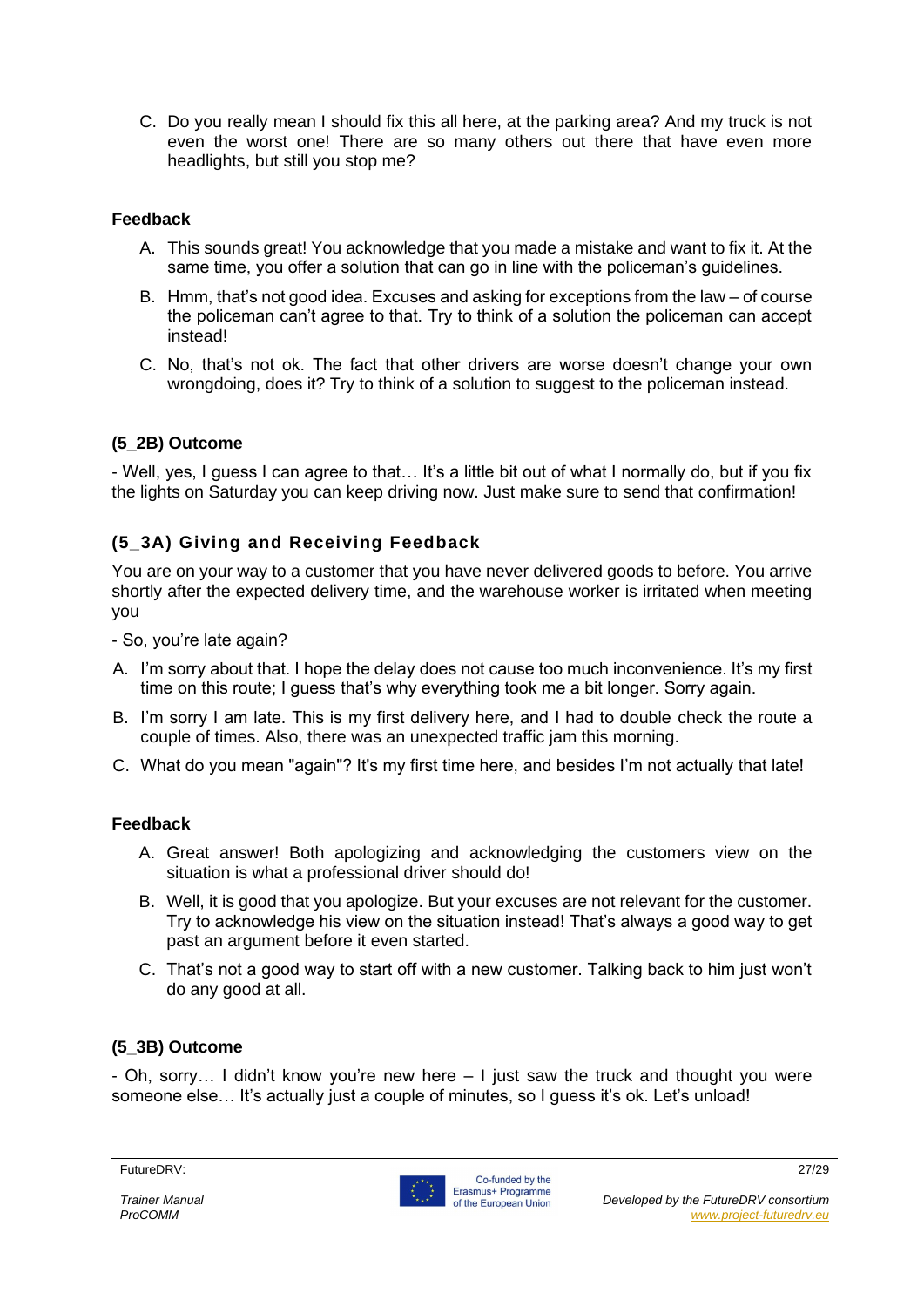#### **(5\_4A) Solution Oriented Communication**

You are loading packages at a client's warehouse. At loading you notice that some of them are damaged. When you tell the responsible warehouse worker, he responds:

- Thanks, but it's ok like this.

- 1. Ok, if you are sure it's ok. We need to document this before it is loaded though. I'll take some pictures and you sign the documentation protocol.
- 2. OK, no problem! Your responsibility then!
- 3. Either you change the pieces, or I won't finish loading. It's always troubles with damaged goods.

#### **Feedback**

- 1. Great! Documenting the damage is a very good solution. You have avoided a possible future conflict for the company, and it wasn't too uncomfortable to ask for a signed damage report, was it?
- 2. Ok, that's a short time solution. What if there are damaged goods in those packages? For your own and the company's sake, you should document the damage and ask the customer to sign a damage report.
- 3. Well, that's not very nice or solution oriented. Instead of just refusing, try to suggest something that could help you both to solve the situation and finish loading the pallet.

#### **(5\_4B) Outcome**

- Yeah, I can sign a damage report if you want me to. But I assure you it's not a problem; we do this all the time. But, hey, give me that sheet! I understand you want to cover your back.

#### **(5\_5A) You Are an Ambassador**

Parking after your last tour, the dispatcher comes up to you.

- Can you take Anthony's last delivery? He's late and won't make it!

Unfortunately, you do not have enough driving time left. Besides, you already have other plans for the evening.

- 1. Well, I want to help out of course, but it doesn't fit my driving time. I only have half an hour left and the tour probably takes at least two hours, right? Maybe there is someone else who can take the tour?
- 2. I started earlier today since I have plans tonight, so I really don't want to do this. Also, I have no driving time left. Do you want a fine for exceeding the limits? Well, don't blame me if you get one, I tried to say no!
- 3. I have plans tonight, so no; I can't take another tour. Especially not to cover up for someone else that can't do a proper job!

#### **Feedback**

1. Great answer! You explain the situation and show your dispatcher your good will. You are even suggesting a solution!

FutureDRV: 28/29